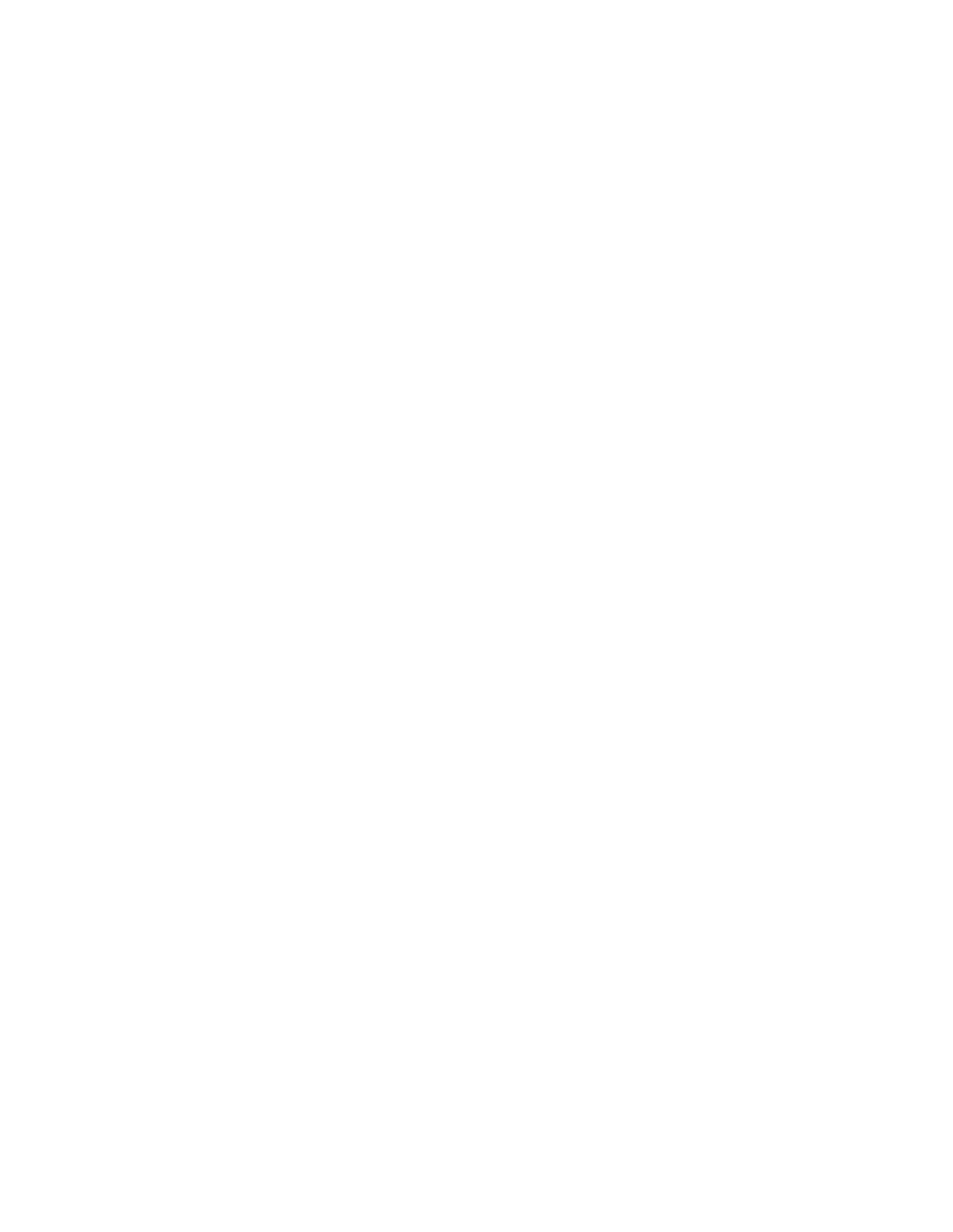# **The Context**

In the last year of the ICRG programme, the focus is on institutionalization of interventions undertaken to date. Training of MGNREGA functionaries at all levels has been a core intervention under the project in all the states. Ensuring sustainability of the trainings conducted to date and establishing a mechanism for this purpose is now a key focus. In discussion with the respective state governments, the project has initiated Training of Trainers (ToTs) with identified institutions.

The ToT is taking different forms in the states.

- In Odisha, ICRG has been asked to focus on the State Institute of Rural Development (SIRD); the MGNREGA Society<sup>1</sup> and the Odisha State Livelihood Mission platforms.
- In Chhattisgarh, ICRG has been working with SIRD for the last 2 years and all trainings conducted by SIRD include a session on climate change. Additionally, the state government has taken up a programme that focuses on holistic natural resource management that will be delivered through Civil Society Organizations (CSOs) The focus in Chhattisgarh therefore is to train the CSOs working in the NRM sphere across the state. Work with SIRD will continue.
- In Bihar, there is no SIRD or designated institution that is responsible for training of MGNREGA/rural development staff. The state government has therefore asked that existing MGNREGA staff be trained over the course of the year.

This report summarizes the ToTs with SIRD, MGNREGS Society and Odisha Livelihood Mission in Odisha and the ToT done with leaders of NGOs/CSOs working in the field of natural resource management in the whole state of Chhattisgarh and the ToT with CSOs in the Bilaspur region.

Following the announcement of the general elections, the state governments have put on hold. The ICRG teams have been asked to resume in June 2019.

 $\overline{\phantom{a}}$ 

<sup>&</sup>lt;sup>1</sup> This Society was created under a previous DFID funded programme - OMEGA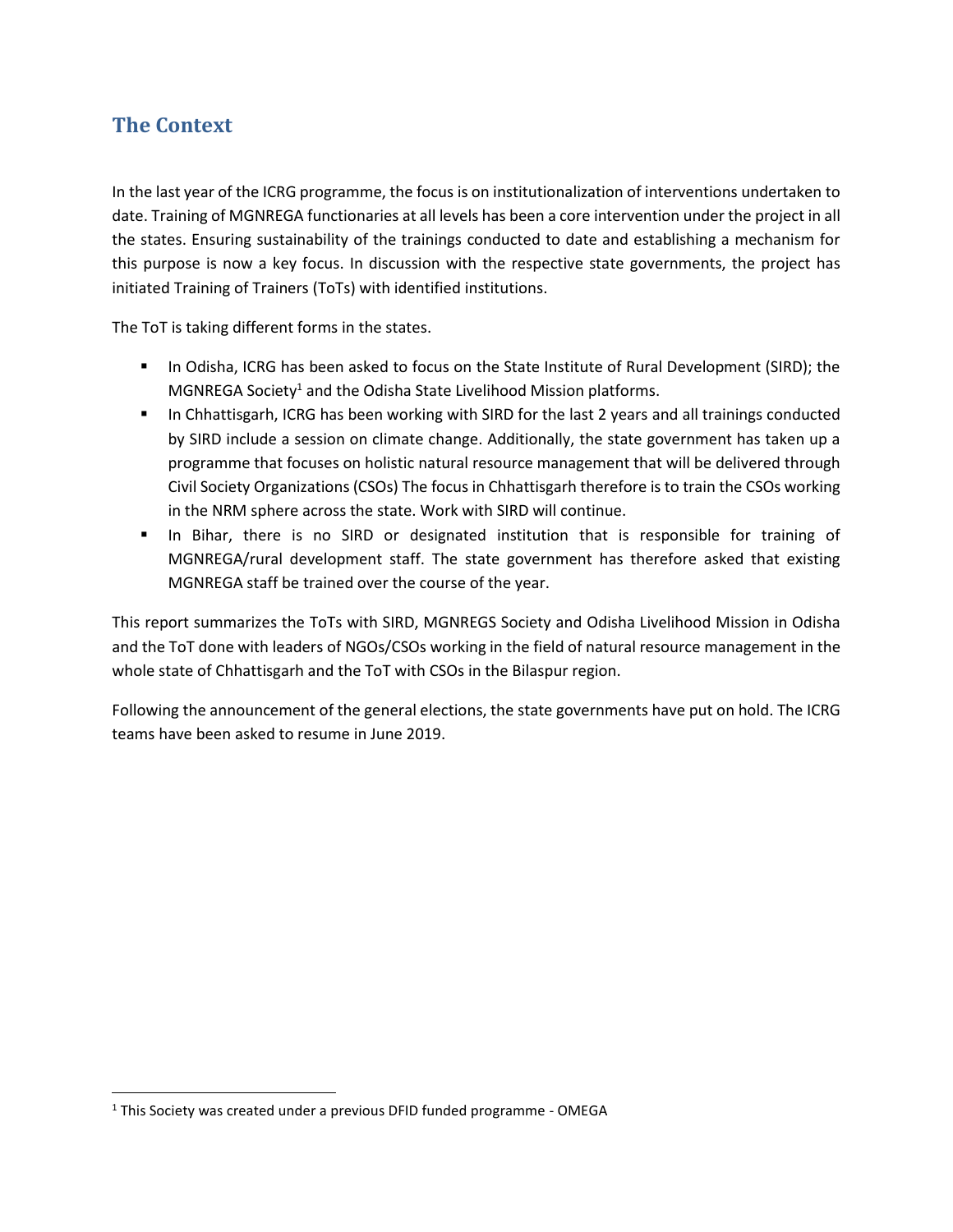**ODISHA**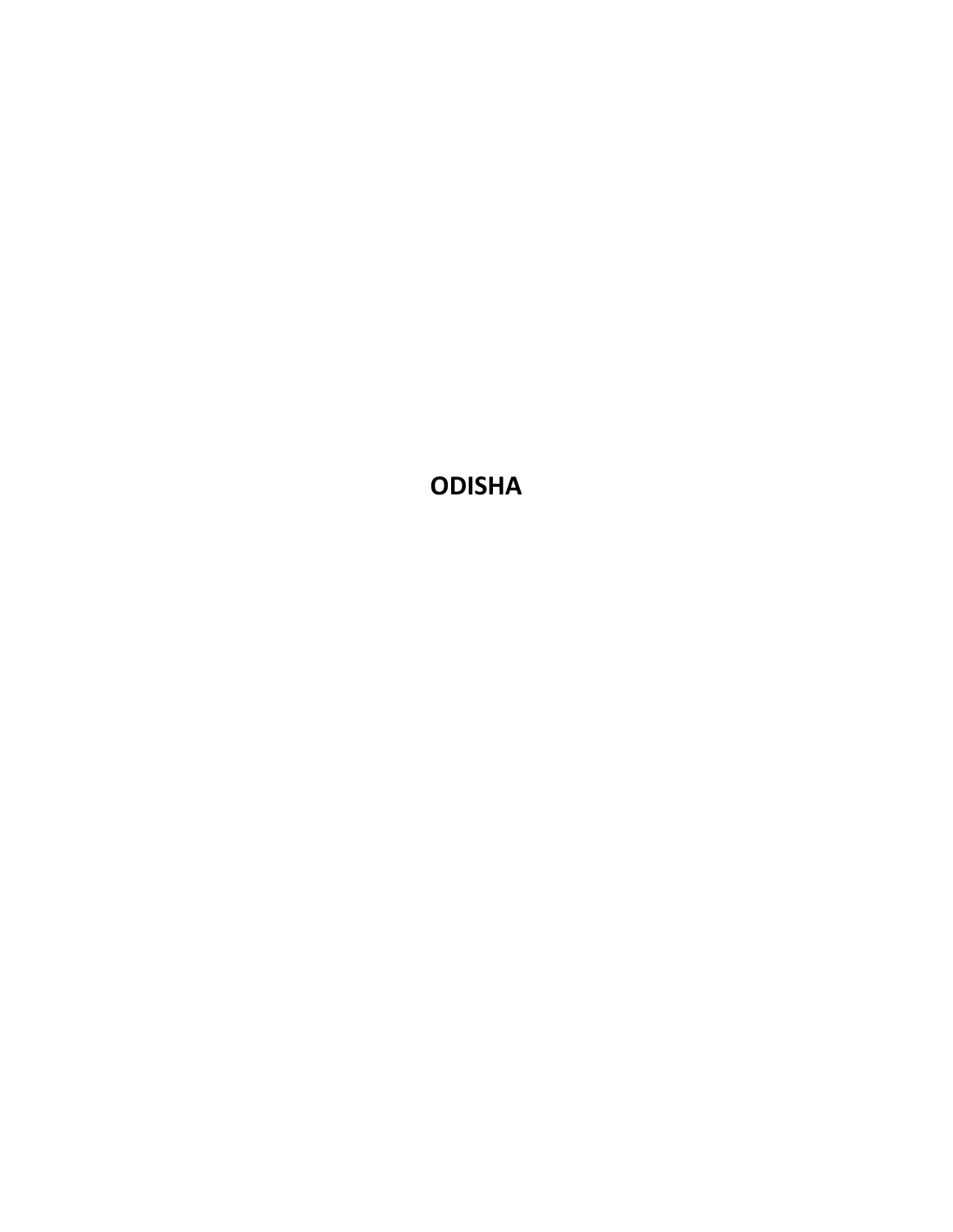## **1. Introduction**

The ICRG programme has demonstrated climate proofing of MGNREGA works such that both assets created and people depending on the assets are able to cope with climate stresses. Odisha has already scaled up the ICRG approach in one new district and 11 new blocks using their own funds and is keen to focus on MGNREGA in 19 districts. It is therefore important that MGNREGA functionaries are trained on the ICRG approach and the training that ICRG has been doing in the course of implementation is institutionalized.

Based on discussions with the Panchayati Raj and Drinking Water Department, the ICRG Team has conducted three ToTs to date. Before discussing the trainings in detail, a brief background of the institutions is given below.

- **State Institute for Rural Development (SIRD)**: Established in 1964, the SIRD is the nodal institute for training, research, evaluation and consultancy in the field of rural development under the aegis of Department of Panchayati Raj and Drinking Water, Government of Odisha. SIRD organizes various training programmes for elected members of the three-tier PRIs, NGOs and different levels of officials of PR and other line departments both in-house and off-campus. SIRD is responsible for development of training curriculum for its programmes. Given the key role of the institution, the state government asked that the ICRG programme work closely with SIRD to both train and develop/modify curriculum.
- **MGNREGS Society**: Registered under Society Registration Act, 1860 on 25th February 2011, this Society was formed to serve as an additional managerial and technical capacity support for the Department of Panchayati Raj & Drinking Water, Government of Odisha for the implementation of Mahatma Gandhi National Rural Employment Guarantee Scheme in the State. The Society plays a key role in strengthening the technical and managerial capacity of the state functionaries by organizing trainings, meetings, conferences, workshops and inter-State exchange visits etc. The scaling up of the ICRG approach across the state will require the MGNREGS Society to perform a key role. Therefore, the Society needs to be well versed with planning and design of climate resilient works under MGNREGS. The designs made for the NRM works in the ICRG districts, the MGNREGS toolkits prepared for ICRG programme and the studies undertaken will be handed over to the Society and the Team will work with the Society to build its capacity to take forward the interventions demonstrated under ICRG.
- **■** Odisha Livelihoods Mission: Formed under the aegis of Department of Panchayati Raj, the Odisha Livelihoods Mission (OLM) is presently implementing both the National Rural Livelihoods Mission and National Rural Livelihoods Project in the state. OLM has put in place a dedicated and sensitive support structure geared to move rural poor households out of poverty through capacity building, financial assistance and self-reliant institutions. ICRG has entered into a partnership with OLM on 18th April 2018 for promotion of Climate Resilient Agriculture linking livelihoods to MGNREGA assets with climate prospective planning and implementation through climate resilient work approach (CRW). Convergence is one of the key factors for success of CRWs and hence each CRW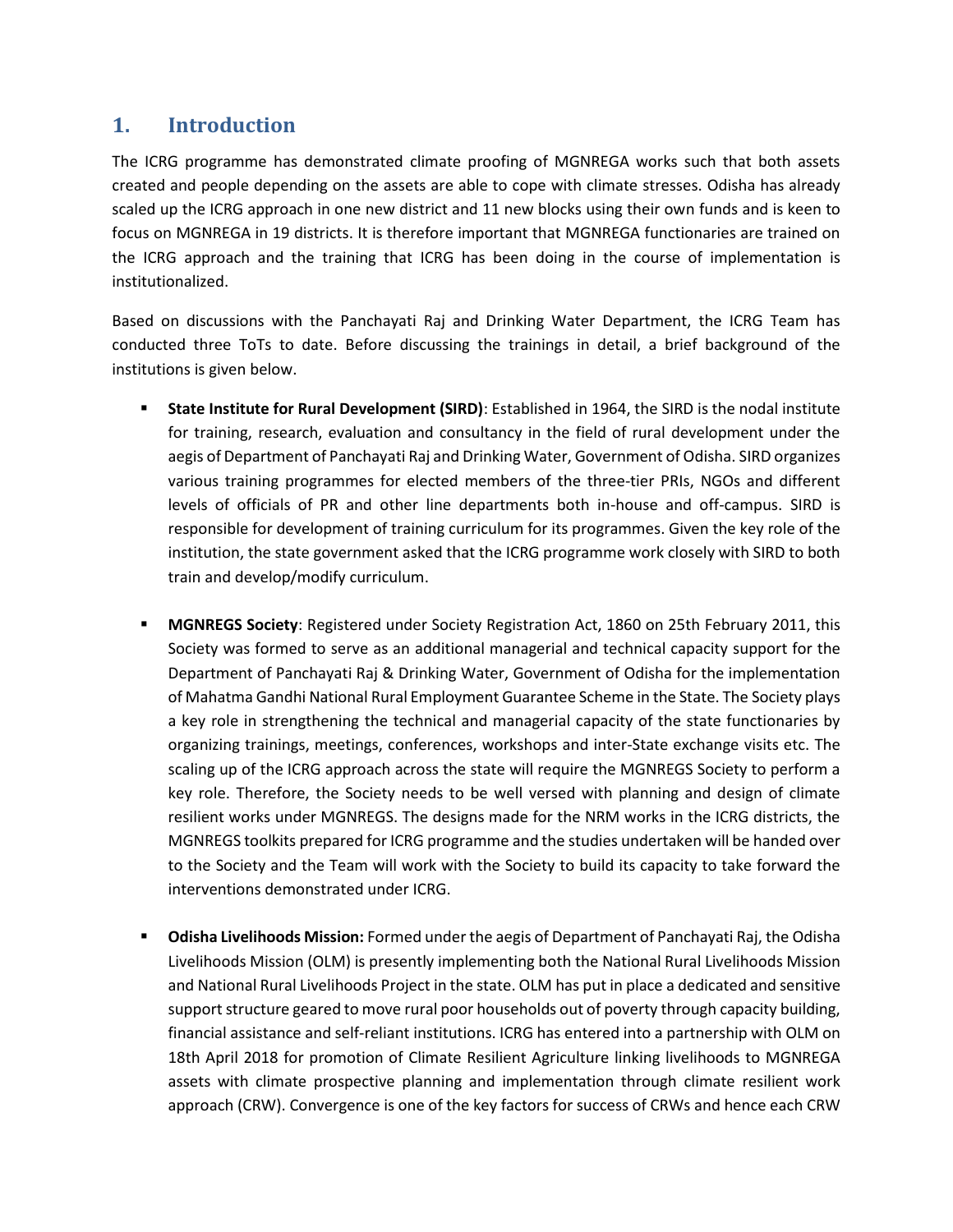is being linked to livelihoods. OLM will lead in linking the MGNREGS works to livelihoods. It may leverage resources from other schemes if required to make the MGNREGS works and the livelihoods more productive. OLM shall incorporate climate change in all its training modules starting from state level to GP level. OLM shall use all its human resources at GP and Block level for imparting trainings to the community and their institutions on climate change.

## **2. Report on ToT for State Institute of Rural Development**

### **2.1 Inaugural Session**

The State Team Leader ICRG welcomed all participants and explained the purpose of the meeting. The importance of the issue of climate change and equipping the state functionaries to recognize and combat the same was discussed. The Director SIRD in his address, stated the importance of making MGNREGS assets climate resilient in order to provide the beneficiaries with durable assets intended to contribute to sustainable livelihoods and arrest distress migration. He stressed on the importance of conservation and preservation of natural resources and maintenance of ecological balance.



*Figure 1Director SIRD addressing the participants*

He also highlighted the importance of intensive planning while choosing an asset and developing ownership amongst the community for the asset for effectiveness and longevity of the same.

The list of participants in included in the Annex.

### *Date: 22nd January 2019*

*Venue: SIRD Conference Hall*

### *Number. of Participants: 16*

### *Resource Materials Used*

- *1. Session Plan*
- *2. Presentations*
- *3. Case studies*
- *4. Climate Kunji Cards*

#### *Outcomes*

- *1. Sensitization of Trainers on the context of climate change*
- *2. Institutionalization of climate change as a training module in all SIRD trainings*

### *Key points discussed*

- *1. Concept of climate change*
- *2. Effects of climate change*
- *3. Climate change resilience*
- *4. Brief on ICRG Programme*
- *5. Importance of training & capacity building & roadmap for collaboration*
- *6. Success stories of ICRG implementation*

### *Key Takeaways*

- *1. SIRD to include climate change module in all its trainings*
- *2. SIRD to support ICRG in developing the Administrative Training Manual*
- *3. ICRG to develop and provide SIRD with resource materials (PPT, Videos and case studies)*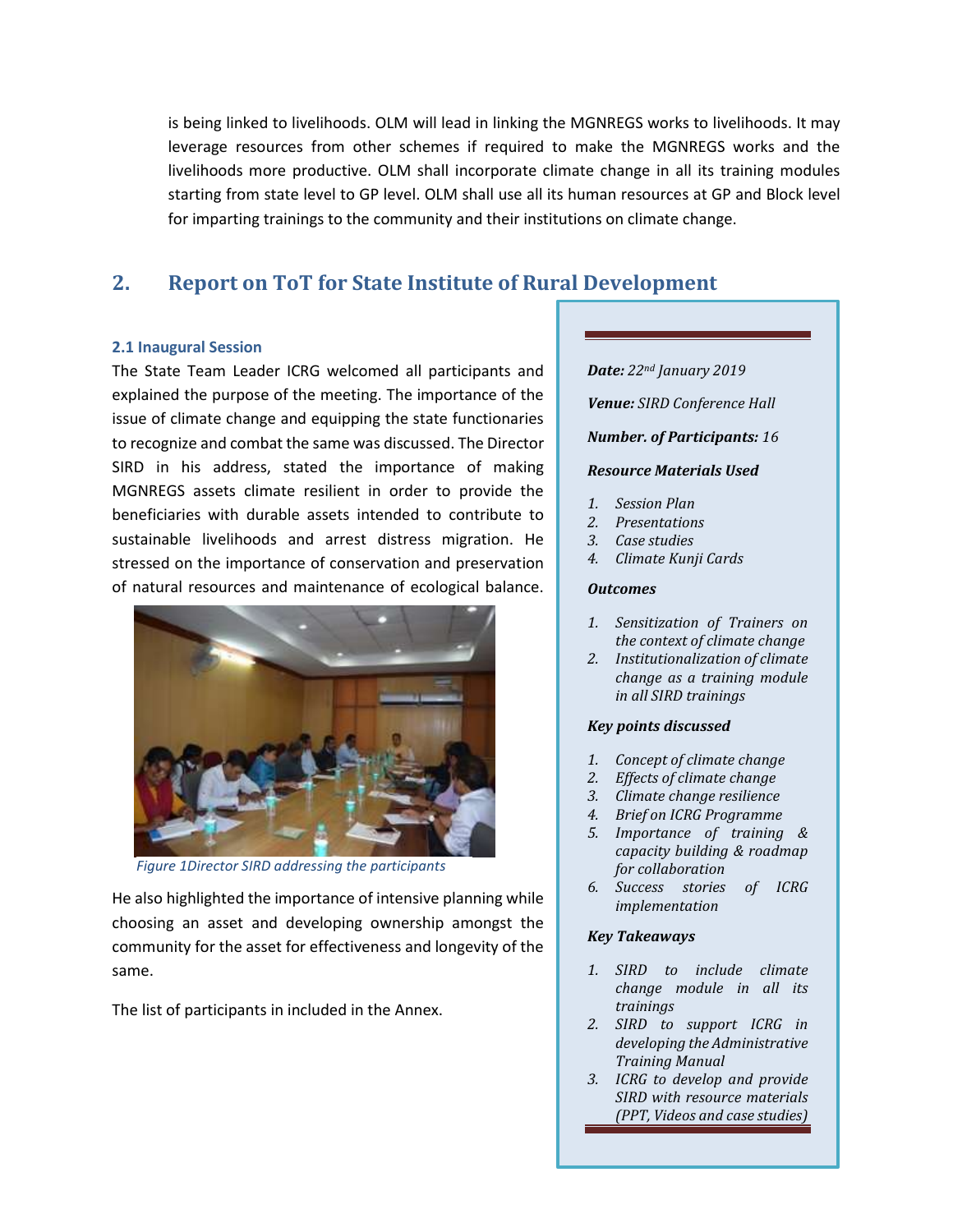#### **2.2 Session 2: Introduction to climate change and its effects**

The State Team Leader ICRG, presented an overview of climate change and its impacts in the international, national and state scenario. The examples of increased occurrence of cyclones, droughts and floods in the state and losses caused by them were cited. The impacts of climate change were discussed along with the various mitigation and adaptation strategies to combat them. Participants were briefed on the concept of climate resilience and how the ICRG programme has been working on making



*Figure 2 State Lead, ICRG introducing the concepts related to climate change*

MGNREGS assets climate resilient. Some examples of ICRGs Climate Resilient Works (CRWs) were demonstrated showing the importance of need based integrated development approach that relied on scientific designs to provided durable and robust infrastructure. The session stressed on tailoring of training modules in line with Sustainable Development Goal 13 in order to make the PRI members and administrative staff aware of climate change issues.

#### **2.3 Session 3: ICRG Programme Overview**

The ICRG state team presented an overview of its programme, institutional tie ups and capacity building done to date. An overview of the multiple trainings done for various technical and administrative functionaries as well as the PRI and GP officials were shared. In addition, ICRG has also been involved in the training of DTRTs and BTRTs during the SAKSHAM training programme. The components of the ICRG training module related to climate change was discussed. The programme's impact on influencing the Labour Budget to include more NRM works using the Climate Kunji card game was discussed. The Climate Kunji Cards were demonstrated, and their use explained. Other tools like the MGNREGS toolkit and vulnerability assessment index used for selection of the CRWs were also discussed.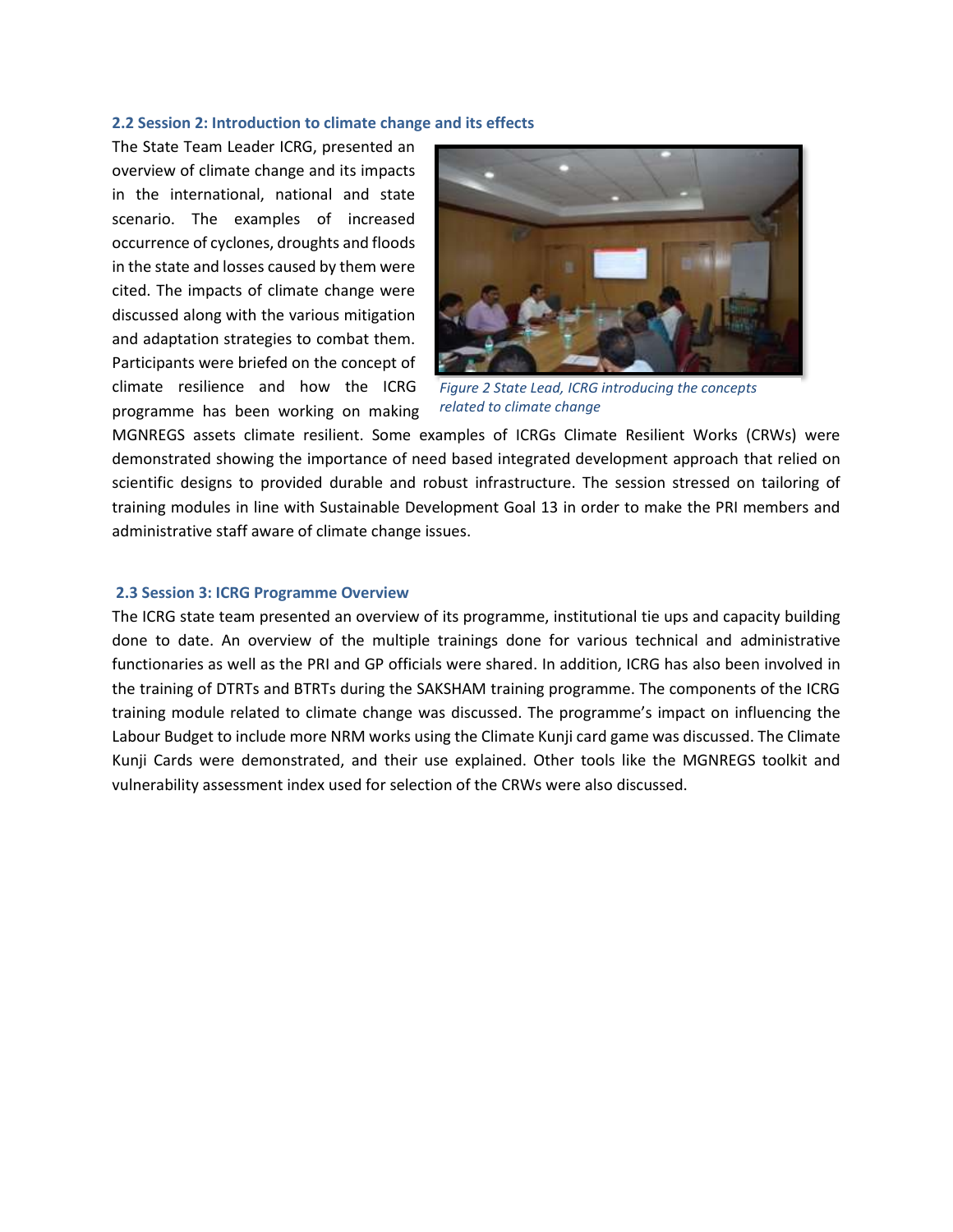#### **2.4 Open House Discussion**

The presentation was followed by a discussion on how to integrate climate change modules into the existing and upcoming training programmes and course materials of SIRD. There was a common consensus in the house on climate change being a topic of utmost priority and the need for awareness generation amongst various levels of both elected and state functionaries. It was decided that the ICRG State team in coordination with the nodal person nominated from SIRD will develop modules on climate change that will be



*Figure 3 Open house discussion with all participants*

incorporated in the future training programmes of SIRD. The need for developing interactive sessions was stressed in order to engage the trainees and make the sessions more relatable to the issues and concepts. Innovative methodologies like interactive audio visuals and stories shall be devised in order to make the training sessions impactful.

#### 2.5 Key Decisions

- **SIRD will share its monthly training calendar with the ICRG State Team for effective coordination** in designing and delivering modules related to climate change.
- A nodal person from SIRD was appointed to work with the ICRG team to develop training modules on climate change.
- The ICRG Team will develop a 45-minute training session on climate change that will be delivered during the training programmes conducted by SIRD.
- **•** The faculties and empaneled resource persons of SIRD shall attend the sessions conducted by the ICRG Team during in-house training programmes so that they can deliver the sessions in the field trainings.
- The ICRG team will deliver a session on Climate Change in the trainings to be held by SIRD for FY 2019-20 (Details at Annexure –B)
- The ICRG team will share three success stories/case studies with SIRD that will be used during training sessions. Along with this, three case studies of pre and post interventions related to NRM will also be provided to SIRD.
- The ICRG State team will work on how to integrate climate change training modules for capacity building programmes on SBM, Solid Liquid Waste Management and Rural Housing to be conducted by SIRD in the coming months.
- The ICRG Team will develop training modules and case study documents to be delivered during trainings on Planning & Implementation of MGNREGS, Labour Budgeting, MGNREGS w.r.t NRM and MGNREGS & Convergence (as scheduled in the training calendar in Annexure  $- B$ ).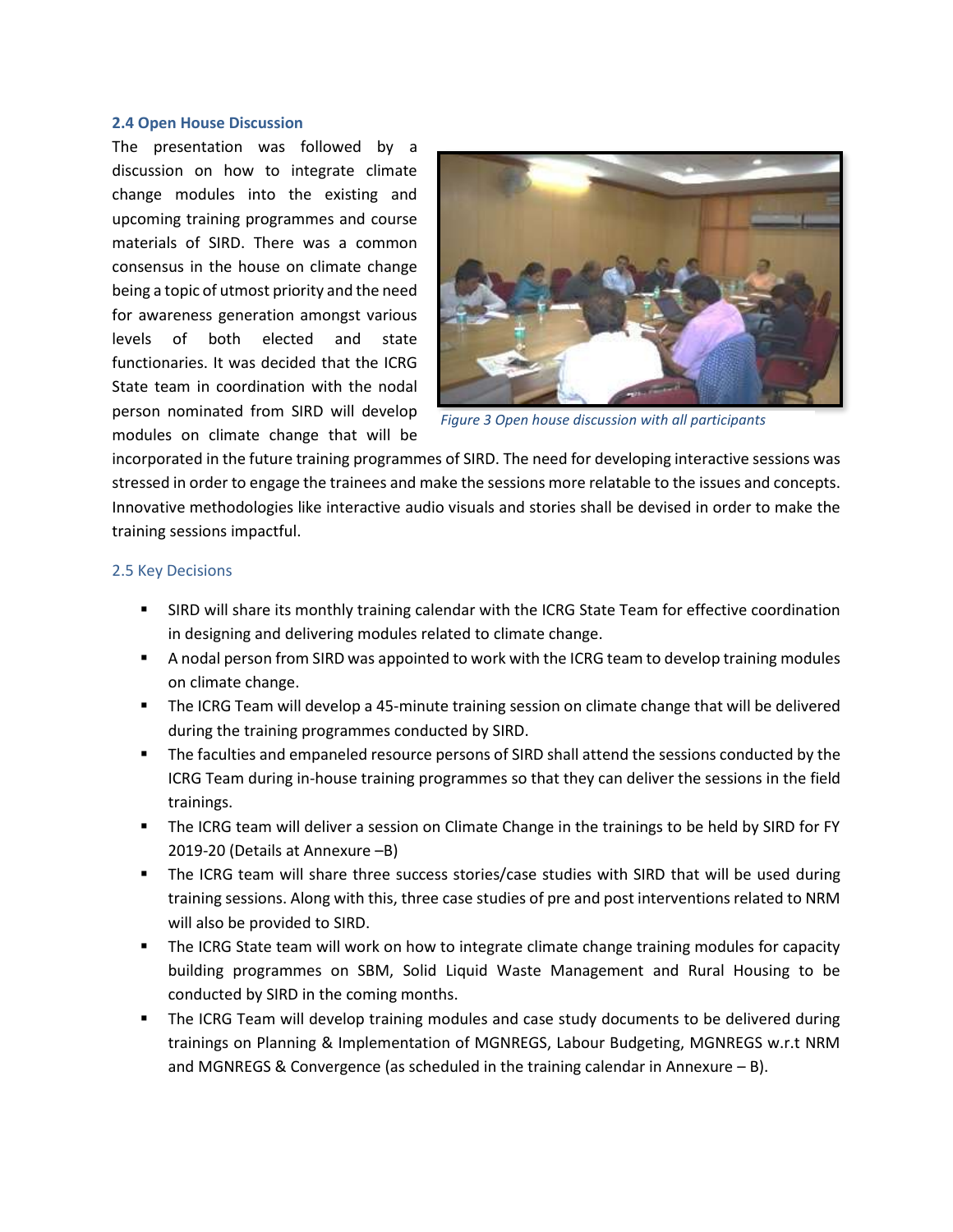### *Date: 22nd January 2019*

*Venue: MGNREGS Society*

#### *Number. of Participants: 18*

#### *Resource Materials Used*

- *1. Session Plan*
- *2. Presentations*
- *3. A case study*

#### *Outcomes*

- *1. Sensitization of state functionaries on climate change*
- *2. Mainstreaming and incorporation of ICRG best practices into state agenda*
- *3. Capacitate the Society in planning and designing of climate proof MGNREGS assets.*

#### *Key points discussed*

- *1. Concept of climate change*
- *2. Effects of climate change*
- *3. Climate change resilience*
- *4. Brief of ICRG Programme*
- *5. CRW Approach of work*
- *6. Best practices of ICRG Programme*
- *7. Success stories of ICRG implementation*

### *Key Takeaways*

- *1. MGNREGS to be provided with a manual of CRW designs to be taken up in MGNREGS works.*
- *2. MGNREGS tool kits to be shared with the society for effective decision making*
- *3. ICRG to develop and provide Society with resource materials (PPT, Videos and case studies)*

The ICRG team will work on training modules for GPDP on the theme of costless development. The training module will focus on building a climate resilient GP and convergence of various schemes with MGNREGS.

# **3. Report on ToT for MGNREGS Odisha Society**

### **3.1 Inaugural Session**

The State Team Leader, ICRG welcomed the participants and described the purpose of the meeting. The importance of the issue of climate change and equipping the state functionaries to recognize and combat the same was discussed.



*Figure 4Inaugural session by State Team Leader, ICRG Odisha*

The list of participants is included in the Annex.

**3.2 Session 2: Program Brief of ICRG; Sharing of best practices** The State Team Leader, ICRG presented an overview of climate change in the international, national and state scenario. Various



*Figure 5Briefing on ICRG Program and best practices*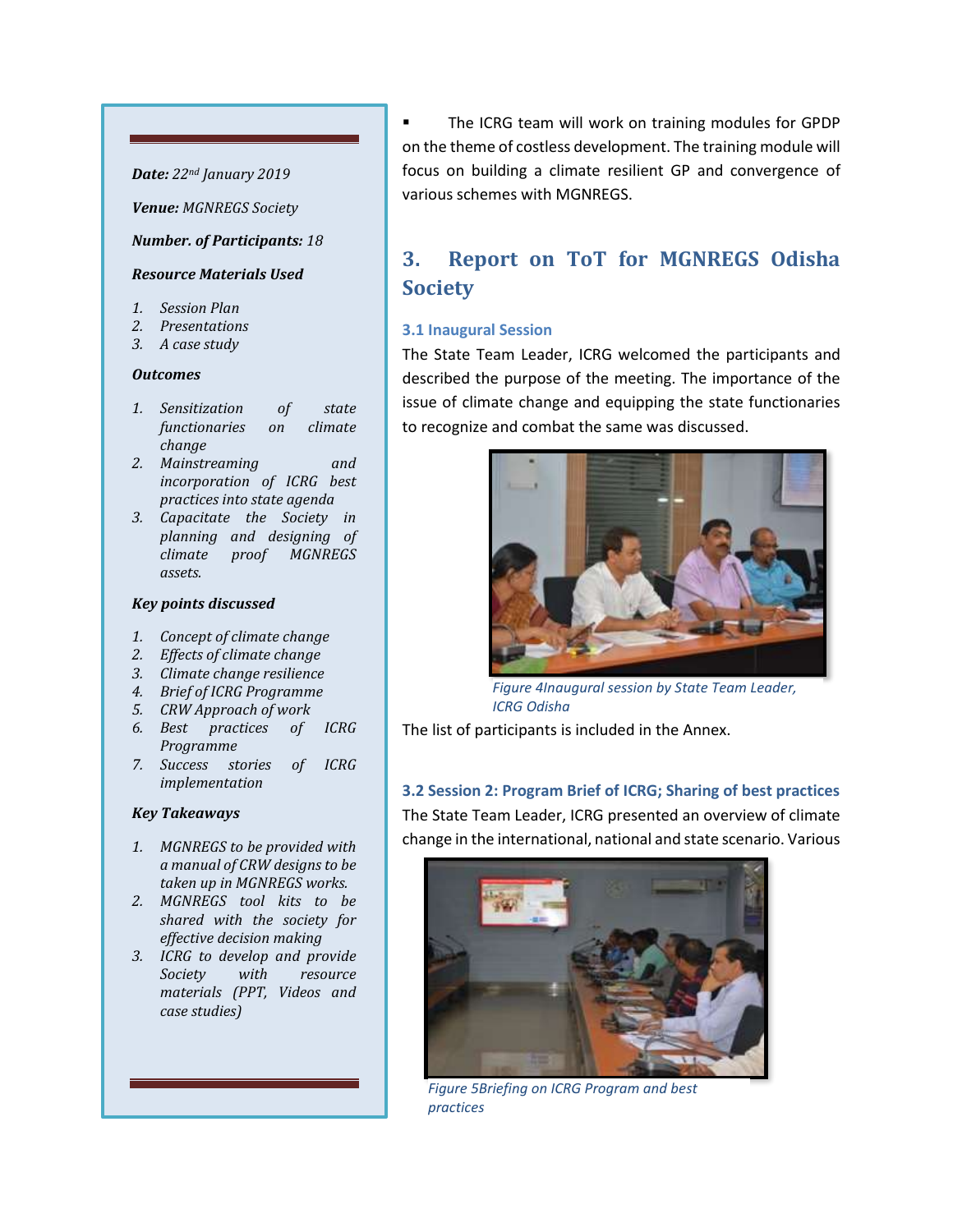mitigation and adaptation strategies were presented. The programmes aim of creating durable and climate resilient assets under MGNREGS and linking them with sustainable livelihoods was shared. MGNREGS provides wages to millions across the country whose livelihoods depend on climate sensitive sectors. In line with this, MGNREGS's inherent characteristic that deals with climate change vulnerability was highlighted upon along with how public assets built under MGNREGS can help reduce climate vulnerability leading to efficient climatic resilient outcomes. ICRG Programme's approach to develop climate resilient infrastructure in climate stressed areas related to water, land, agriculture and forests was also discussed. This included output based MGNREGA works, potential climate vulnerability reduction and indicators for monitoring & evaluation of the selected CRW in the stress areas.

#### **3.3 Technical Session: How ICRG value adds in MGNREGS in implementation**

The ICRG Team gave an overview of the value addition by the programme to MGNREGS implementation in terms of planning, designing and capacity building. The technicalities of modelling and selection of CRWs, indicators used for vulnerability assessment and six steps for prioritization of CRW based on socio economic and bio physical parameters were shared. Through the case study of a CRW in Sargiheju village in Lanjigarh Block of Kalahandi District, the SOPs for the end to end process of a CRW was demonstrated. Capacity building in terms of influencing 'Labour Budget' to



*Figure 6 Technical session*

include more NRM works in the intervention as well as non-intervention GPs has been a major achievement of the ICRG programme. The Climate Kunji game, an innovative means of engaging the community to identify their local issues was discussed. The case study of Dudhiasole village, Samakhunta block from Mayurbhanj District convergence was presented to explain scope of convergence with various line departments like ITDA, OAIC, Department of Horticulture and Department of Agriculture.

#### **3.4 Open House Discussion**

Following the presentation, there was a discussion on mainstreaming and integration of ICRG best practices and SOPs in the state agenda for MGNREGS. Various aspects of CRWs starting from selection, design, execution and monitoring were discussed. Discussion on how to facilitate convergence with various line departments were held wherein the ICRG team was asked to provide selected case studies on successful convergence practices in the CRWs of its intervention GPs. The need for integrated planning of MGNREGS was discussed at lengths.

#### **3.5 Key Decisions**

▪ Case studies on convergence activities taken up in CRW sites in Kendujhar and Mayurbhanj will be shared.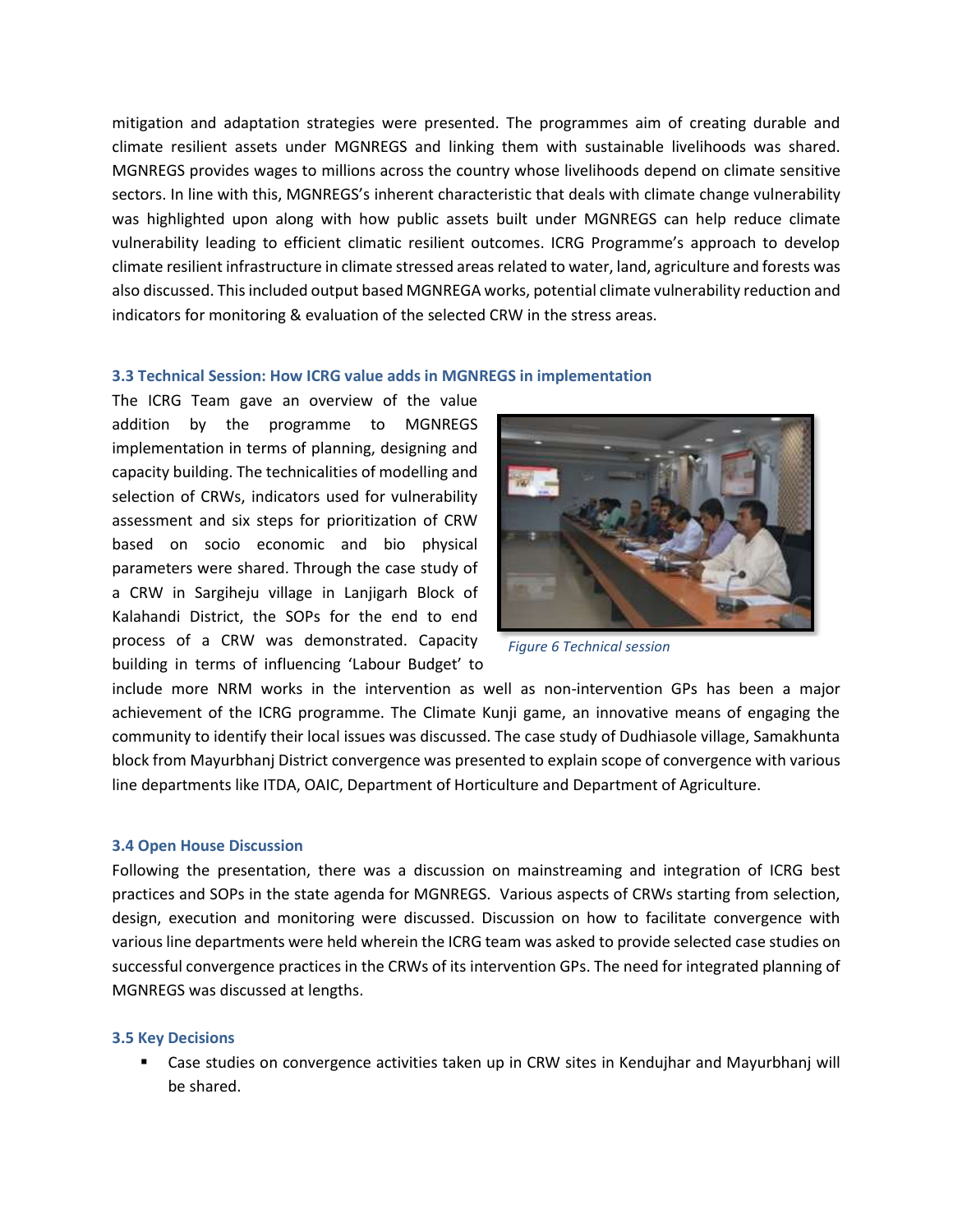- **EXECUTE:** District wise list of CRWs will be shared so that Society Officials can monitor progress and design of the structures.
- MGNREGS toolkit developed will be shared with MGNREGS Society as resource material.
- A manual and list of CRW designs will be shared so that the Society can use them in planning works under the MGNREGS.

# **4. Report on Zonal Level ToT with OLM in Keonjhar and Mayurbhanj**

### **4.1 Inaugural Session**

The training for OLM was inaugurated by the APD (Administration), DRDA Keonjhar who welcomed all participants from Keonjhar and Mayurbhanj districts and explained the purpose of the meeting. The ICRG team



shared the objective of the training and described

the background of the OLM-ICRG partnership. ICRG entered into partnership with OLM on18th April 2018 for promotion of Climate Resilient Agriculture linking livelihoods to MGNREGA assets through the CRW approach. The concept of climate change, adaptation, vulnerability, mitigation and sensitivity were explained. Effects of climate change in the context of international, national and the state level was shared. The session provided an overview of the ICRG programme highlighting the CRW approach and expected outcomes. The session ended with a brief on ICRGs support to strengthen technical capacity of MGNREGA implementers (Engineers and Administrative Staff engaged in MGNREGA

#### *Date: 19th February 2019*

*Venue: DRDA Conference Hall, Keonjhar*

*Number of Participants: 40*

*Participating Districts: Keonjhar & Mayurbhanj*

### *Resource Materials Used*

- *1. Session Plan*
- *2. Presentations*
- *3. A case study*

#### *Expected Outcomes:*

- *1. Sensitization of OLM Block and District functionaries on Climate Change and Climate Resilient Works (CRW)*
- *2. Understanding the activities to be carried out under OLM-ICRG Partnership*
- *3. Preparation of an action plan to be executed on common blocks and GPs*

### *Key points discussed*

- *1. Concept of climate change*
- *2. Effects of climate change*
- *3. Climate change resilience*
- *4. Brief of ICRG Programme*
- *5. Addressing CC through MGNREGS*
- *6. Promoting agriculture-based livelihoods; convergence*

#### *Key Takeaways*

- *1. Common geographical areas of work identified.*
- *2. OLM & ICRG to work jointly on training programs to SHGs and farmers in common areas.*
- *3. OLM to provide livelihoods linkage to CRW sites*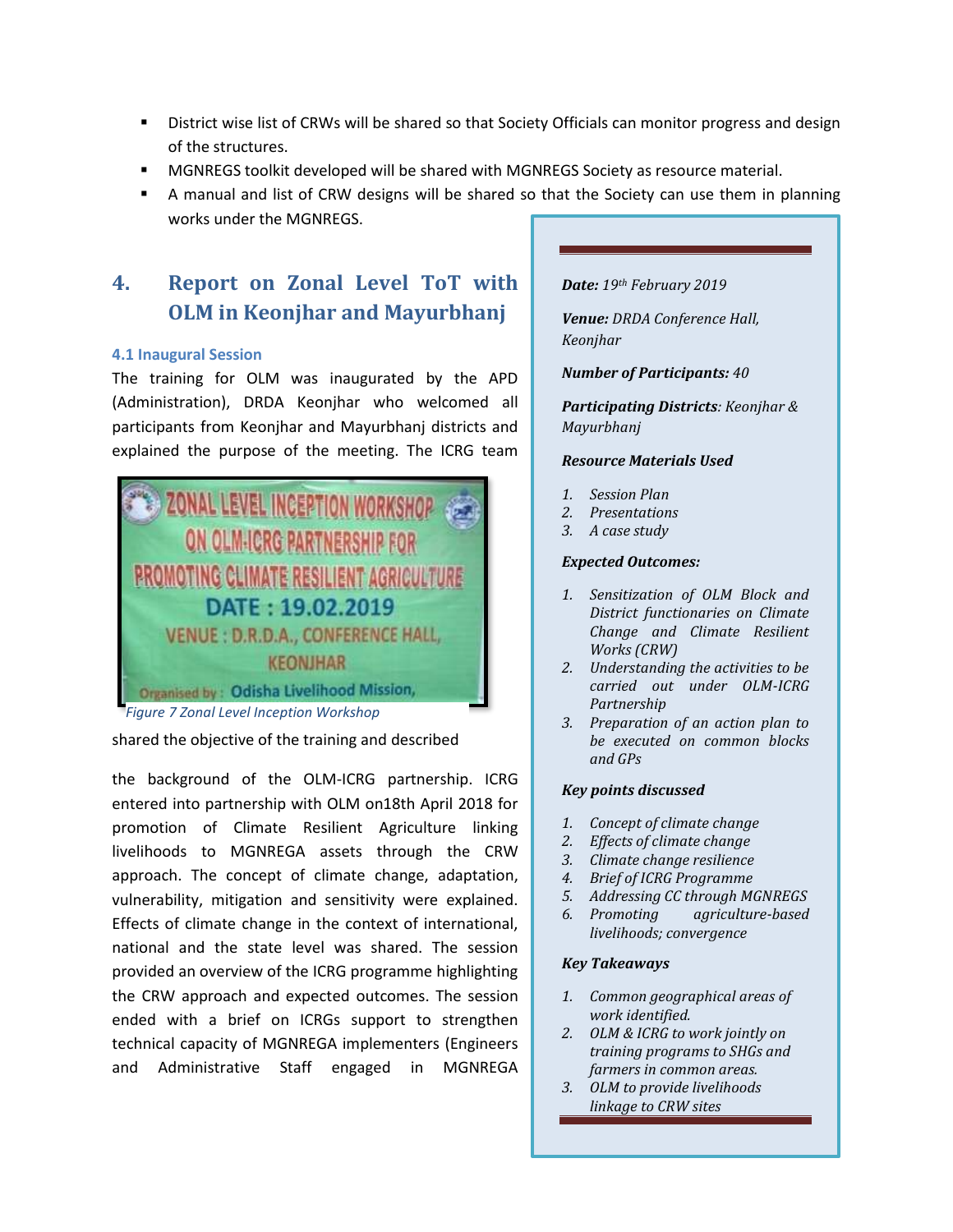implementation and Line Departments) with Orientation on Climate perspective planning, designing and implementation of Climate Resilient Works.

The list of participants in included in the Annex.

#### **4.2 Session 2: Addressing CC through MGNREGS; Best Practices of ICRG**

The session started with an introduction to the MGNREGS scheme and its potential to address climate

change. The participants were informed about scientific planning with local climate perspective, improved design for better durability of the MGNREGA infrastructure, integration of livelihoods with MGNREGA assets, awareness of communities on climate change adaptation and resilient livelihood practices. The CRW model for integrated development was discussed and the details of identification of works, sites, method of selection, etc. were explained. The participants were briefed about the



*Figure 8ICRG team explaining the best practices of the program*

Climate Modelling Study by IISc, Bengaluru and Vulnerability Assessment Study considering both biophysical and socioeconomic conditions. Information regarding the geographical coverage and status of CRWs taken up under the ICRG programme were presented.

#### **4.3 Session 3: Key Areas of Partnership**

In order to build clarity on the OLM – ICRG partnership amongst the OLM block and district functionaries, the ICRG Team presented the areas of partnership. The activities under the MoU were discussed and indicative climate resilient adaptation practices for farmers discussed. Participants were asked for their inputs on planning and execution of the activities decided under the MoU in their respective areas. The ICRG team shared the list of GPs where CRWs have been taken up; these were then



*Figure 9 Session on key area of OLM-ICRG Partnership*

matched with intensive OLM GPs to identify common geographical areas for taking up livelihood initiatives. A total of 17 Gram Panchayats in 8 Blocks were identified for collaboration under the MoU.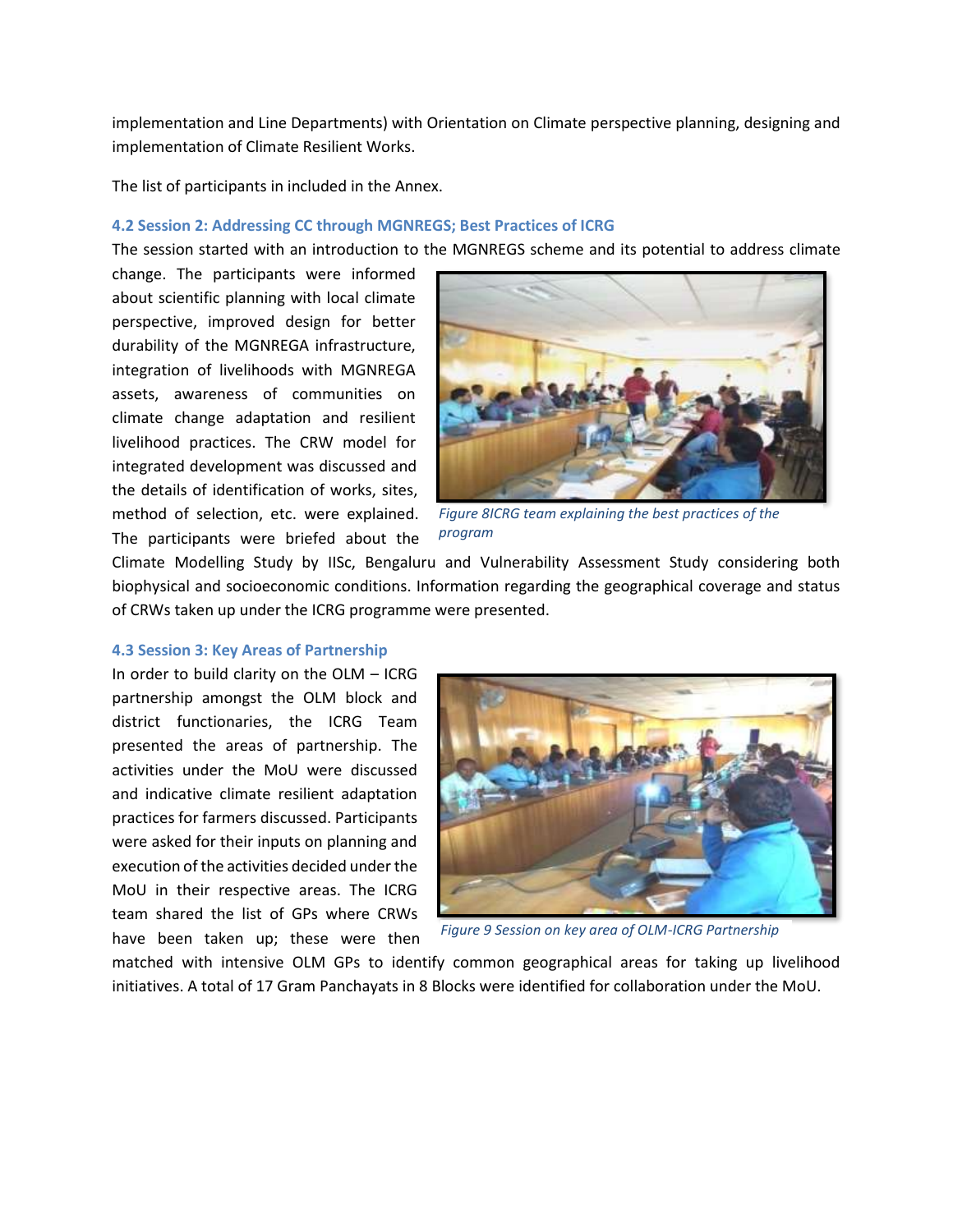#### **4.4 Preparation of Action Plan & Way Forward**

The final session was designed to engage the participants in groups to prepare action plans. The participants were divided into two groups, each including OLM functionaries of the same district (one from Keonjhar and Mayurbhanj each). Each group were provided with chart papers and sketch pens to prepare a poster presentation on the tentative action plan for their respective districts based on the learning of the earlier sessions. The teams were given half an



*Figure 10 Group Work for developing Action Plan*

hour each after which they came up with their posters and presented the plans.

### **4.5 Key Decisions**

- Community Facilitators of ICRG will attend Block meetings of OLM functionaries to orient the MBK, CRP and others on climate change.
- OLM district and block staff will conduct exposure visit the CRWs in their respective districts.
- OLM to organize training on organic farming to the farmers in CRW sites selected in the common operational areas.
- OLM will conduct training of SHG in common operational areas for on farm and off farm activities in convergence with ITDA.
- ICRG will conduct TOTs of Krushi Mitra on climate resilient crop adoption.

## **5. Training evaluation and outcomes achieved**

The following section summarizes the key learning outcomes achieved as mentioned at the start of the training.

- 1. **Key concepts and terms:** Participants were sensitized on the concept of climate change, climate vulnerability, climate resilience, local climate context, need for adaptation and the planning required for execution.
- **2. Addressing CC through MGNREGA works:** With the presentations of the success stories 'Environmental Benefits and vulnerability reduction through MGNREGA scheme' and 'Influencing LB for more NRM Works', the participants clearly comprehended the linkage between MGNREGA and climate change.
- **3. Building CRWs under MGNREGA and its technical aspects:** Participants understood the need for simple and feasible structural and design changes that can be applied to MGNREGA NRM works to convert them more durable and sustainable.
- 4. **Convergence, livelihood interventions and planning & execution:** Group discussion on action plan for linking livelihoods with CRWs emphasized on planning of convergence and livelihood intervention plans. The participants agreed and discussed on the aspect of the need of proper planning and execution of NRM works.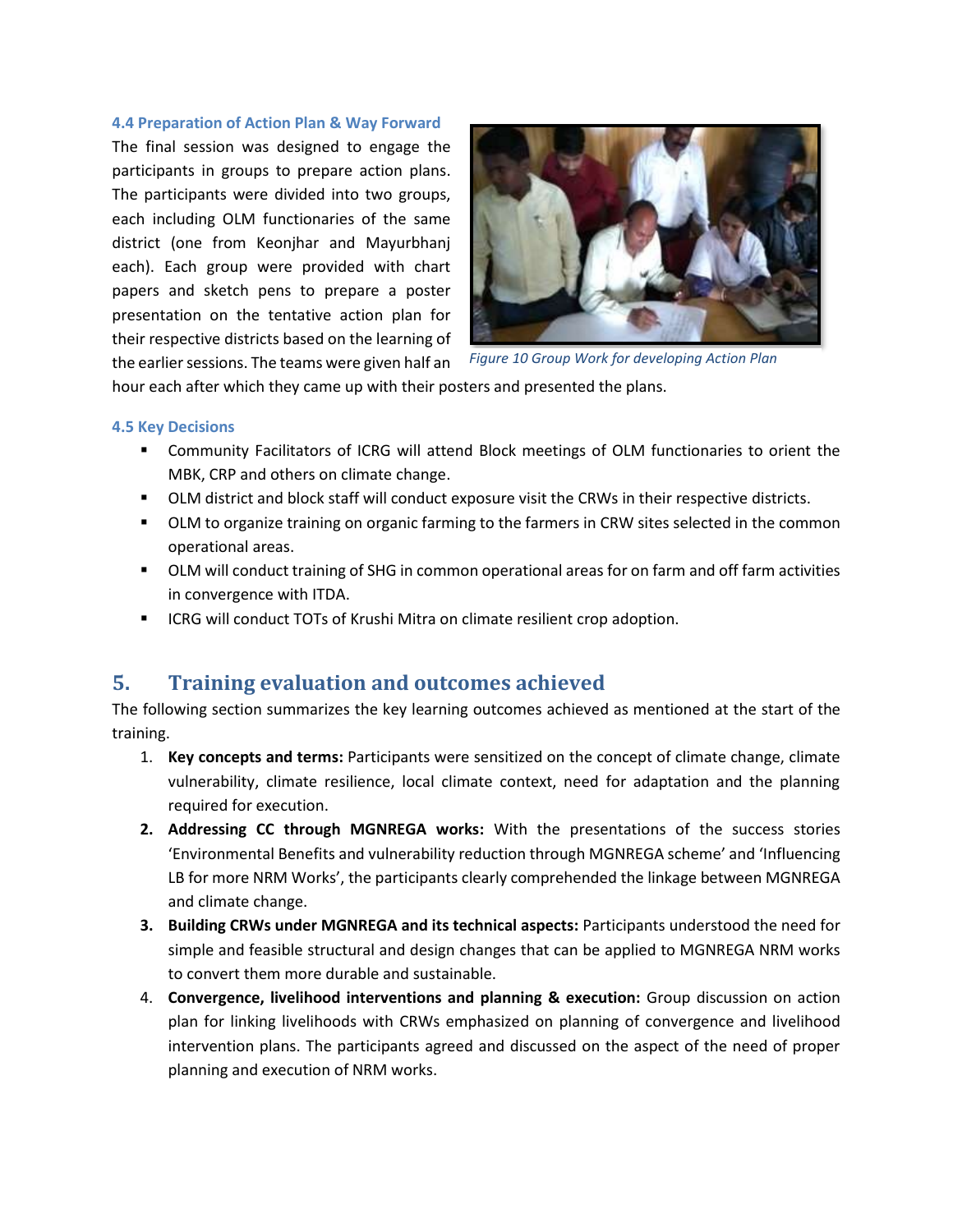5. **Institutionalization of training and capacity building of state functionaries and PRIs:** Participants understood the importance of training and capacity building in the context of climate change of all stake holders of MGNREGS. SIRD and MGNREGS Society will collaborate with the ICRG State Team to develop resource materials for training programs to be conducted in the future.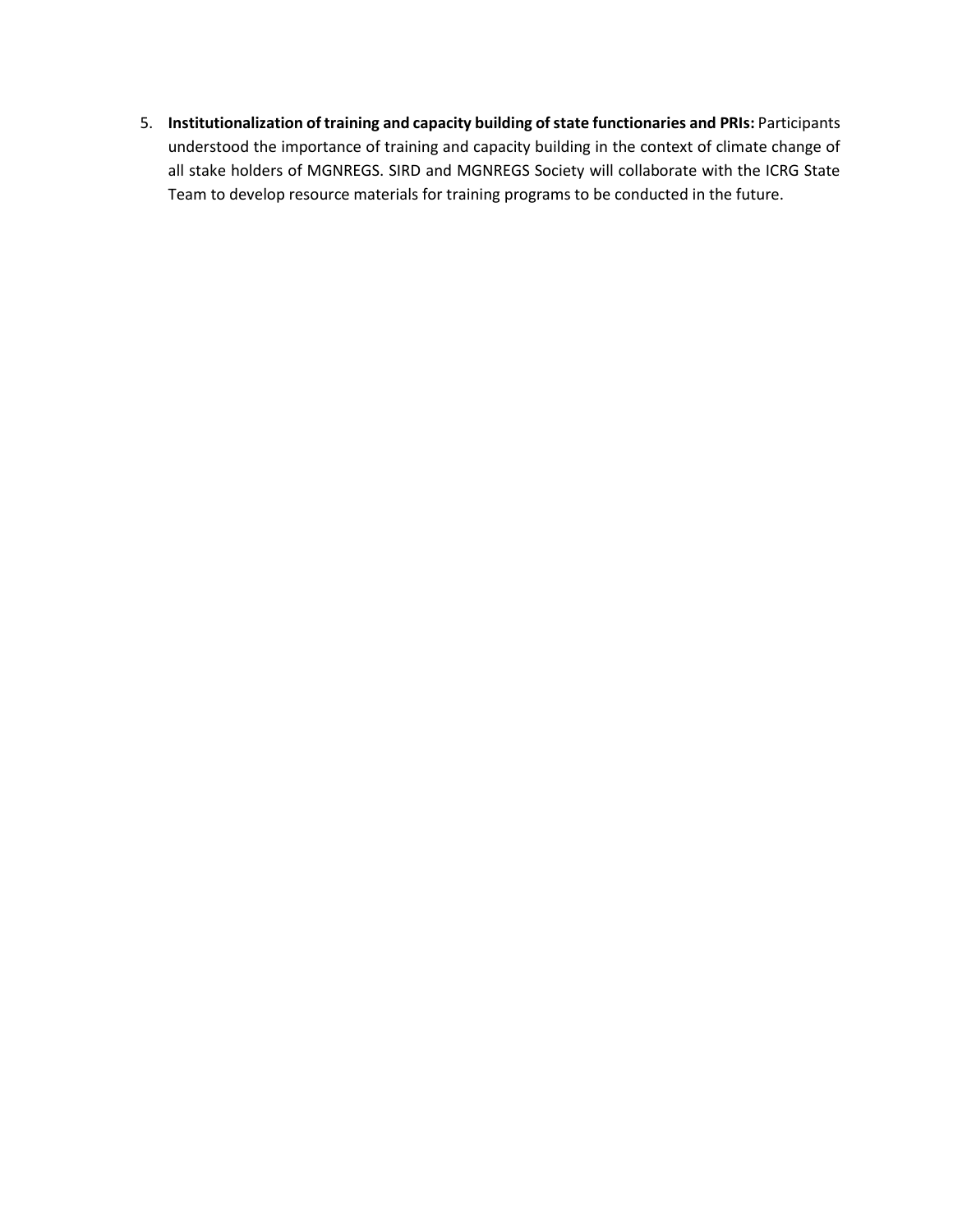# **Annexures**

### **List of participants of the ToTs held at SIRD**

|                         |                      | 22 <sup>ND</sup> JANUARY 2019 (Tuesday)<br>Venue: SIRD Conference Hall, Bhubaneswar |                                          |           |
|-------------------------|----------------------|-------------------------------------------------------------------------------------|------------------------------------------|-----------|
| SN                      | Name                 | <b>Designation</b>                                                                  | <b>Email &amp; Mobile Number</b>         | Signature |
|                         | Menss Regien Zobelo  | Finachor CIRZO                                                                      | detector mons & yokes, com<br>9439551690 |           |
| a.                      | Solvini Chaudlini    | Remarch Analys                                                                      | Solimachand@ipe.gov                      | خشعطر     |
| $\overline{\mathbf{z}}$ | Mohindatum Ahmed.    | climbe heritimas<br>infrantmilmar<br>enpert.                                        | miliadeline con-lam                      | medium    |
| $I_4$                   | PARCOMING SEN Mayon. | Jourshy<br>SIRA 2 PR                                                                | proxamponayak 63@                        |           |
| 5                       | Dr. Parizolar sabu   | Fourth, strong                                                                      | 7653076989                               | 256       |
|                         | 1 Contail on Dal     |                                                                                     |                                          |           |

### 22ND JANUARY 2019 (Tuesday) Venue: SIRD Conference Hall, Bhubaneswar

| SN  | Name                                     | Designation                                 | Email & Mobile Number              | Signature  |
|-----|------------------------------------------|---------------------------------------------|------------------------------------|------------|
| ğ   | Lena Mala                                | Jacquester in the A<br>$B$ $DD$ $O$         | luna off @ gmail com<br>9437304385 | Male       |
|     | Andreje Kumar Brisa                      | Commitant-IEC                               | bisoi ambujo @ gmail.com.          | train      |
| IO. | Nanneats Dan                             | Concultorat - DA<br>Recurrences 2nd Plannig | renveaterdas 23 Ognail com         | $\Delta$   |
|     | $\mathbb{I}$ $\mathbb{B}$ $\kappa$ panda | Foculy, Forence                             | braga 22 pards & gmont com         | Bonk       |
|     | 12 Nabagnom opie                         | State<br>Tem Leader                         | nojha@1peglobal                    | $N_F(B)$   |
|     | 13 Delly Mahapatra                       | NRMR Loveline                               | dellephonihapetre                  | $\sqrt{1}$ |
| 14  | ANNEST Kunson Ponda                      | Abstarium Officers<br>ICAG                  | appardo @ ife your.                |            |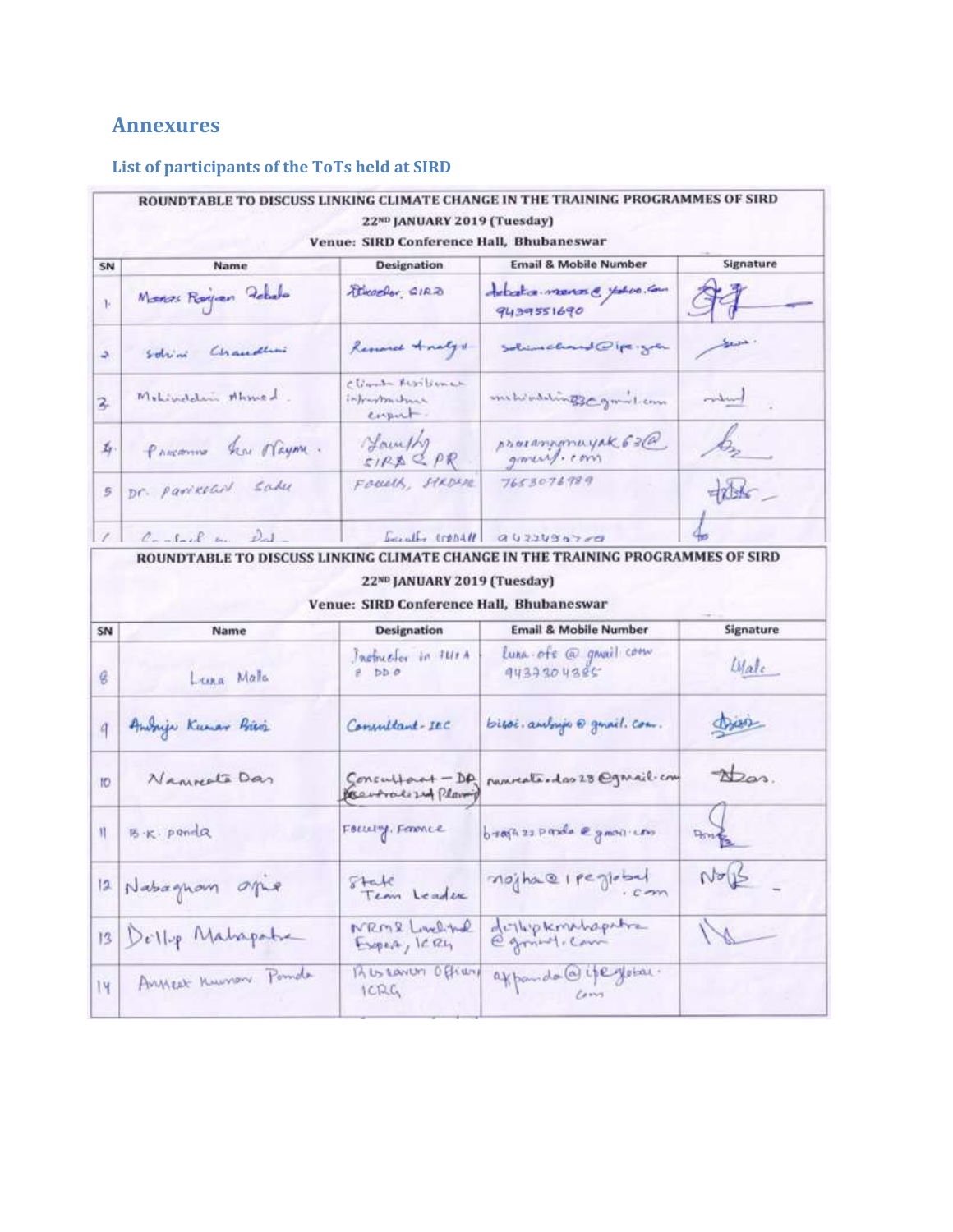|    |                         | 22 <sup>ND</sup> JANUARY 2019 (Tuesday)            | LINKING MGNREGS TO CLIMATE CHANGE - A CONSULTATION WITH MGNREGS SOCIETY<br>Venue: MGNREGS Society Conference Hall, Bhubaneswar |                              |
|----|-------------------------|----------------------------------------------------|--------------------------------------------------------------------------------------------------------------------------------|------------------------------|
| SN | Name                    | Designation                                        | Email & Mobile Number                                                                                                          | Signature                    |
| x  | <i><u>Gela Jena</u></i> | Ast. Director                                      | 9861147312                                                                                                                     | Belgiers.                    |
|    |                         |                                                    |                                                                                                                                |                              |
|    | Dellep Mahapetra        | Newer e Condetud<br>ENGINE IC TOL                  | 8763196390                                                                                                                     | $\rightarrow$                |
|    | Mohimedia Almed         | Climate Frankersk<br>Heusteinburg expective<br>REU | 792282004                                                                                                                      | marin                        |
|    | Solvini Charolet        | Eckle Lume                                         | 7828093036                                                                                                                     | me .                         |
|    | Annex Remar Parado      | Research officer                                   |                                                                                                                                |                              |
|    |                         | 22ND JANUARY 2019 (Tuesday)                        | LINKING MGNREGS TO CLIMATE CHANGE - A CONSULTATION WITH MGNREGS SOCIETY<br>Venue: MGNREGS Society Conference Hall, Bhubaneswar |                              |
| ŚN | Name                    | Designation                                        | <b>Email &amp; Mobile Number</b>                                                                                               | Signature                    |
|    | Sunita Panda            | Programme Acol-                                    | 9118623645                                                                                                                     | $\frac{1}{2}$                |
|    | SEEMAN K- Serval        | Pres gram expans                                   | 9437948218                                                                                                                     | $rac{P_{10}}{P_{12}+P_{11}}$ |
|    | Ataya Roman Bai         | Specialist & - Filed<br>MEGINERATORS, PR. 5        | ウリスア かんアナダリ                                                                                                                    | Desiro                       |
|    | Prosperta Krimse Dania  | <b><i>Stevense Engineer</i></b><br>SECURE CAR      | $-9.835331$                                                                                                                    | June 110                     |
|    | Durge ch. Satapotty     | DBT committed                                      | 9437096200                                                                                                                     | $\longrightarrow$            |
|    | a Namyle don            | IAC-operative                                      | 9439648817                                                                                                                     | $_{ch}$                      |
|    | Sophan Keiner Dhal      | Theyround<br>Manager                               | $-27622252$<br>cobeyourlead @ yellow ann                                                                                       | P                            |

### **List of participants of the ToTs held at MGNREGS Odisha Society**

## LINKING MGNREGS TO CLIMATE CHANGE - A CONSULTATION WITH MGNREGS SOCIETY 22ND JANUARY 2019 (Tuesday)

### Venue: MGNREGS Society Conference Hall, Bhubaneswar

| SN | Name               | <b>Designation</b>  | <b>Email &amp; Mobile Number</b>              | Signature |
|----|--------------------|---------------------|-----------------------------------------------|-----------|
|    | Swadhin Mohapatra  | Pregramm Associale  | swadhin 112359 Gredipponell-com<br>9861317462 |           |
|    | Dr. Debasneta Sami | $P_{M}$ - Legal     | debasne bepapudgmoul com<br>7008515951        | from      |
|    | Kamal Lieber Debt. | ASSE SLATFON OFFICE | <b>PIECHINE PST</b>                           | K DAT     |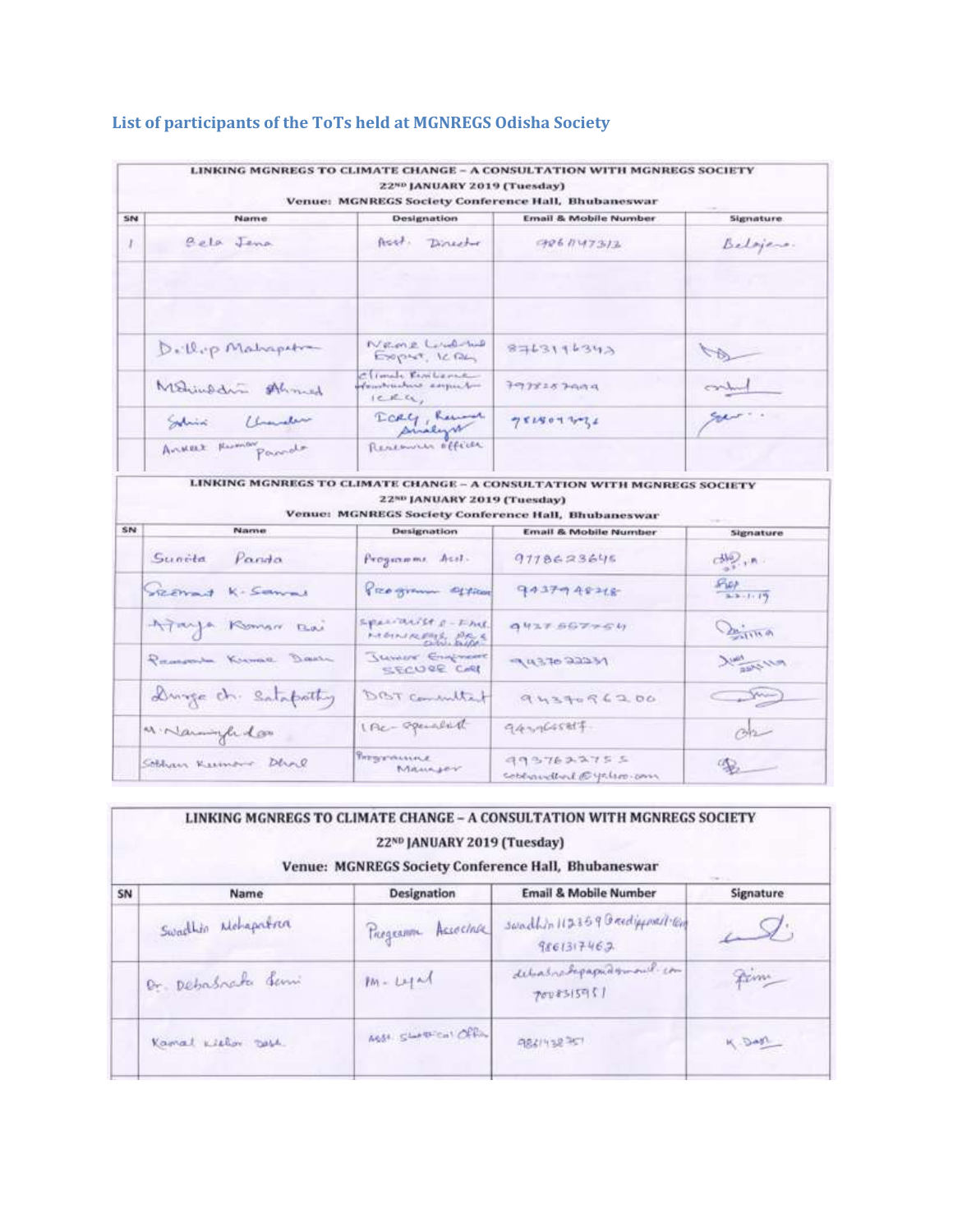# List of participants of the OLM-ICRG Zonal Workshop

| OLIG-IORG ZONAL<br>VENUS : DRO A CONFERENCE HALL, RECORDO                                                                                                                                                                                                                                                                                                                                                                                                                                                                                                                                                                                                                                                                                                            |                                                                                                                                                                                                                                                                                                                                                                                                                                                                                                                                                                                          |                                                                                                                                                                                                                                                                                                                                                                                               | 1 F V C                                                                                                                                                                                                                                                                                                                                                                                                                                                                                              | MUMMERER<br>DATE 19/02/2019                                                                                                                                                                                                                                                                                                                                                                                                                                                                                                                                                                                                                                                                                                                                                                                                                                                                             |                                                                                                                                                                                                                                                                                                                                                                                                                                                                                                                                                                                    |
|----------------------------------------------------------------------------------------------------------------------------------------------------------------------------------------------------------------------------------------------------------------------------------------------------------------------------------------------------------------------------------------------------------------------------------------------------------------------------------------------------------------------------------------------------------------------------------------------------------------------------------------------------------------------------------------------------------------------------------------------------------------------|------------------------------------------------------------------------------------------------------------------------------------------------------------------------------------------------------------------------------------------------------------------------------------------------------------------------------------------------------------------------------------------------------------------------------------------------------------------------------------------------------------------------------------------------------------------------------------------|-----------------------------------------------------------------------------------------------------------------------------------------------------------------------------------------------------------------------------------------------------------------------------------------------------------------------------------------------------------------------------------------------|------------------------------------------------------------------------------------------------------------------------------------------------------------------------------------------------------------------------------------------------------------------------------------------------------------------------------------------------------------------------------------------------------------------------------------------------------------------------------------------------------|---------------------------------------------------------------------------------------------------------------------------------------------------------------------------------------------------------------------------------------------------------------------------------------------------------------------------------------------------------------------------------------------------------------------------------------------------------------------------------------------------------------------------------------------------------------------------------------------------------------------------------------------------------------------------------------------------------------------------------------------------------------------------------------------------------------------------------------------------------------------------------------------------------|------------------------------------------------------------------------------------------------------------------------------------------------------------------------------------------------------------------------------------------------------------------------------------------------------------------------------------------------------------------------------------------------------------------------------------------------------------------------------------------------------------------------------------------------------------------------------------|
| 26 Name of Factbookenb                                                                                                                                                                                                                                                                                                                                                                                                                                                                                                                                                                                                                                                                                                                                               | <b>Designation</b>                                                                                                                                                                                                                                                                                                                                                                                                                                                                                                                                                                       | Depthylong                                                                                                                                                                                                                                                                                                                                                                                    | matile NO                                                                                                                                                                                                                                                                                                                                                                                                                                                                                            | Email 10                                                                                                                                                                                                                                                                                                                                                                                                                                                                                                                                                                                                                                                                                                                                                                                                                                                                                                | Lignation                                                                                                                                                                                                                                                                                                                                                                                                                                                                                                                                                                          |
| could heling kenner Kales                                                                                                                                                                                                                                                                                                                                                                                                                                                                                                                                                                                                                                                                                                                                            | Battle Roleophine<br>curre pt (%)                                                                                                                                                                                                                                                                                                                                                                                                                                                                                                                                                        | DRON ISL                                                                                                                                                                                                                                                                                                                                                                                      |                                                                                                                                                                                                                                                                                                                                                                                                                                                                                                      |                                                                                                                                                                                                                                                                                                                                                                                                                                                                                                                                                                                                                                                                                                                                                                                                                                                                                                         |                                                                                                                                                                                                                                                                                                                                                                                                                                                                                                                                                                                    |
| $5$ extending<br>02.<br>Delles National<br>OЗ<br>Clubmarten Lunio<br>Banker Miller<br><b>DB</b><br>Sanjan Kumar Relation<br>Guddhards, Manancez<br>の子<br>ōН<br>Sumer Sam<br>plation che mohaute<br>Imagnitudine Labor<br>March Earlas Schlora<br>Suns Kie als<br>Bide of Dusco Salvin<br>Scribe Cf Absence<br>beyone moved themed<br>mans starter friction<br>Navente video<br>Supple xure you<br>asking his procept.<br>21<br>life stronge reading<br>22<br>Committe Matina<br>Mania chareen fator<br>28<br>Presbyt alway<br><b>CELL</b><br>$17 - 18 + 14$ Sall -<br>26<br>28<br>Minorator Vines<br>Great Amounti Meksinnyi Jers<br>œ<br>Di H. Fards<br>porta Checken Gration<br><b>I</b><br>Edgebly Alexander Eggene<br>Ranson Ranjan - ogla<br>32 Rooms amy could | <b>PAY OWN KOR</b><br><b>BE Thinky's Noise</b><br>Talks, blues<br>BE NAME QUEL<br>CA Karmy<br>St Generald<br>EP, schartado<br>$BCF:$ foine<br>BER KILLINGER<br>SCA Barcell<br>PIEN SCHMAN<br><b>BEFFICHIONAL</b><br>E.C.A. Squadd gross<br>Int. Korry Ling<br>SIL Newber<br>are subspin<br><b>E.S. Barrament PRA</b><br>C.F. Solomonto<br>C.T. Dicournia (Ner)<br>C.I. Return Edwar<br>foret tomlinder<br>Bec Pinting<br>D.L.C. Kammela May<br><b><i><u>PACACoulan</u></i></b> Ringcay<br>fall e patron (syn)<br>ALL Diversity out pe a power<br>Ed Samean<br>BAR TRADITION<br>231 distr | OLM-<br>PQQW<br>the DA pages<br>2CDA ramifing<br><b>CIDDA-RM</b><br>110150<br>$1 \subset \mathbb{R}$ for<br>$i$ ceg<br>$1-19$<br>TCRQ<br>ECRA "<br><b>BARTA</b><br>RCA6<br>ICKL<br>telly<br>1006.<br>OLM ADYNES<br>3.5.9.1<br>$L = R$ <sup>O</sup> $C$<br>CRO6<br>10.851<br><b>LEDGE</b><br>nec<br>D. P.A. ST<br>OLIVAIS ON<br><b>HEATEN</b><br><b>PRIMITING</b><br>罗河<br>OLAY<br><b>BLPT</b> | 9763116342<br>YEFTER OF THE<br>4117373075<br>(NA 1978) GE DE GIO<br>42,0256,60,96<br><b>MILLER GOVESTION</b><br>73259270766<br>自生与書店内生活の<br>ファンクラ ちもてもし<br>945m 44924<br>7008056155<br>738449577<br>11584545<br>作成ならいもの作品<br>何点な生活加工作<br><b>保管与日的7米生に</b><br>28221216<br>817007783<br><b>FS3108123T</b><br><b>武門12:44 川内性度</b><br>40000130007<br>14154023157<br>经济(注意) 字机室<br>STHATCH SAY<br><b>RESADERED</b><br><b>HYSTERUJAR</b><br><b>CLYVERYTHY.</b><br>2773 5752 570<br>Holy lease y<br>近期間に立って | Drawbecoming as a finite and a store<br>Allinguismen 123 @ grad Cross<br>School was a shown in one.<br>Senadorange C Brailroad<br>maringlet-grow the mail con<br>Shojoomsee, MISSe groes Cero<br>full is offered the eq in<br>Dolor and law-12120 Brace cos<br>Common 239 Augment Com<br>indee the performance and<br>bonnel granitate a garril, tony<br>manufassacomet on<br>rained and it goals arm<br>BOIKELOBARD BERRYAL COMPANY<br>Eleviation income construction and the<br>be fine sambit on E genit con-<br>Ocon A talm scalling i ton<br>be which death kindering<br>Present Labor Strangerad France<br>nalsonnousban filmini com.<br>The process important process to the first of the first state of<br>different as is it moved that<br>Sylvania and and an Information of the<br>Stock Lance 13 a 4 may 2 corner<br>Variable Earlier agreed Bagail Cray<br>ministrational first production | <b>Contact of the Contract of the Contract of The Contract of The Contract of The Contract of The Contract of The Contract of The Contract of The Contract of The Contract of The Contract of The Contract of The Contract of Th</b><br><b><i>Charles Brown</i></b><br>River<br>$\sim$<br>140<br>d'aug<br><b>CAN</b><br>$-0.0$<br>t a<br>设<br><b>MARTING</b><br>926<br>direct.<br>$40-$<br><b>SOFT</b><br><b>SERVICE THE</b><br>129643<br>$V =$<br><b>Latin CAT</b><br><b>Tarksman</b><br>$\triangle$ and $\triangle$<br>ti i sittanie<br>thisme<br>World in<br><b>TASTA</b><br>V. |
| 33 have now they might                                                                                                                                                                                                                                                                                                                                                                                                                                                                                                                                                                                                                                                                                                                                               | YV HEM                                                                                                                                                                                                                                                                                                                                                                                                                                                                                                                                                                                   | 加州、罗大汉外一                                                                                                                                                                                                                                                                                                                                                                                      | おけれは生みれ                                                                                                                                                                                                                                                                                                                                                                                                                                                                                              | form explain greatures                                                                                                                                                                                                                                                                                                                                                                                                                                                                                                                                                                                                                                                                                                                                                                                                                                                                                  | 一中国<br><b>THEFT</b>                                                                                                                                                                                                                                                                                                                                                                                                                                                                                                                                                                |

| OCN-ICRG ZEMB<br>VEHOE DROA CONF. HALL KEENTHAR                                         |                                                                                                                        |                                                                                                                                 | LEVEL                             | NORXSHOP<br>DATE: 19.02-2010                                                                                               |                                                                                                                                                                                                                                              |                                                                                                         |
|-----------------------------------------------------------------------------------------|------------------------------------------------------------------------------------------------------------------------|---------------------------------------------------------------------------------------------------------------------------------|-----------------------------------|----------------------------------------------------------------------------------------------------------------------------|----------------------------------------------------------------------------------------------------------------------------------------------------------------------------------------------------------------------------------------------|---------------------------------------------------------------------------------------------------------|
| 35 Marozzare Madrid<br>If tylle them tylk.<br>Thebar Webaster<br>跮<br>39 digit form few | 31. Name of Particulants respective cold bag<br>34 Himpson Sector Neils<br>Hellie Helling Founds<br>to steerife superf | <b>ALL</b><br>CF colds the SCRS<br>EF Keptiguer JERG<br>ACCASSING I COMPLETE<br>$V^0 - 5L$<br>$16 - 3118 - 460$ altr. being but | <b>CLM TIERA</b><br>i zin teritor | 10-82/1 16<br><b>J.S.WAFG221</b><br>19573 71271<br><b>MESCHLICKS</b><br>終生型のありま<br><b>ARLINISTS</b><br>3件作员和<br>9658734776 | $E$ ma $N$ $ID$<br>weget of the a reasonable<br>maternite-marked size foot on the search<br>Julie 2019 & grad Com<br>turbo endabet grant com<br>akismate[a] (FE global " com.<br>allminasia phail spon<br>Diver Endlilly Of mall in is about | <b>Jigriation</b><br><b>Colors</b><br><b>Magisting</b><br>At P- Hunter<br><b>Texas</b><br><b>TAHRES</b> |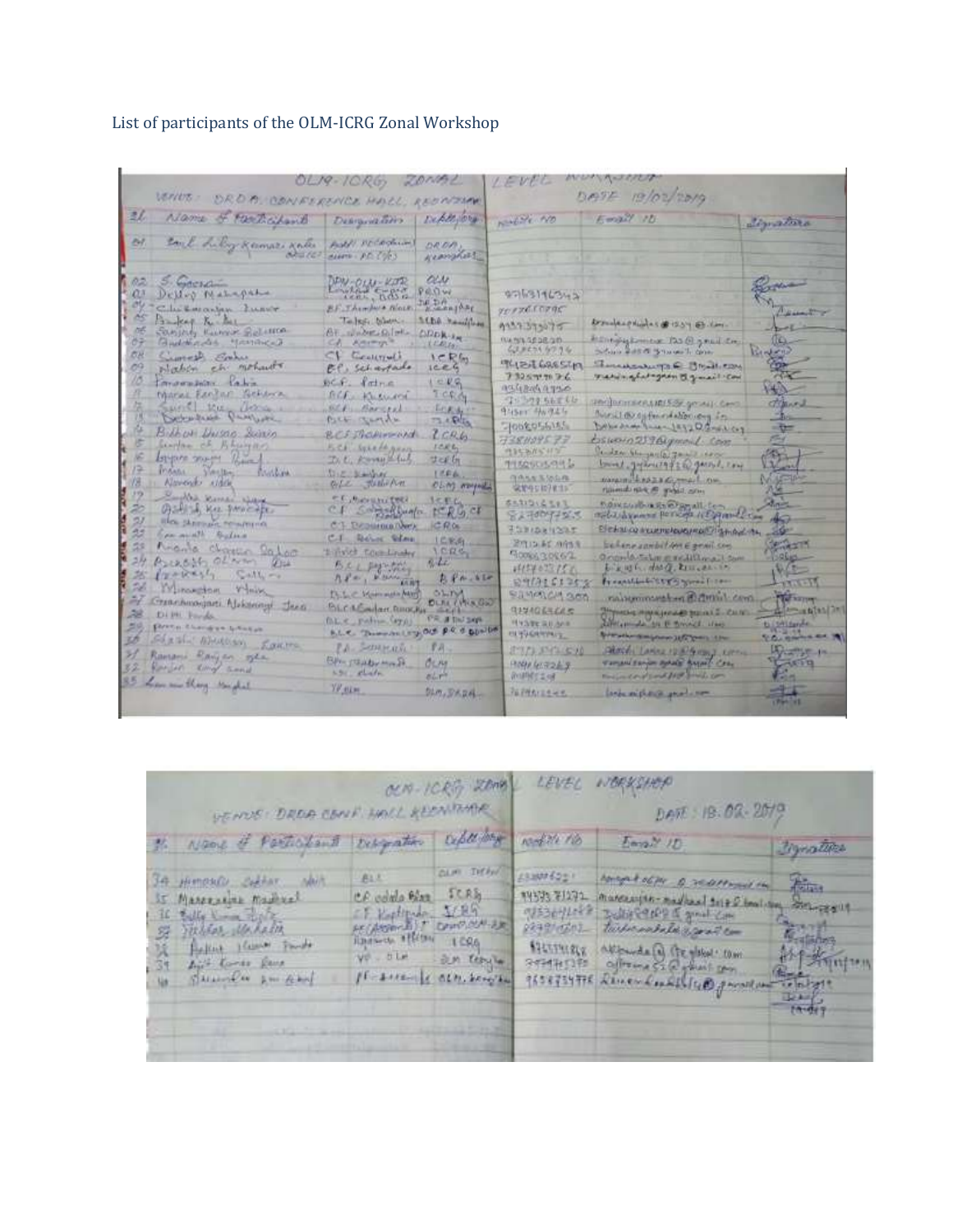**Proceedings of the consultation held with MGNREGS Society**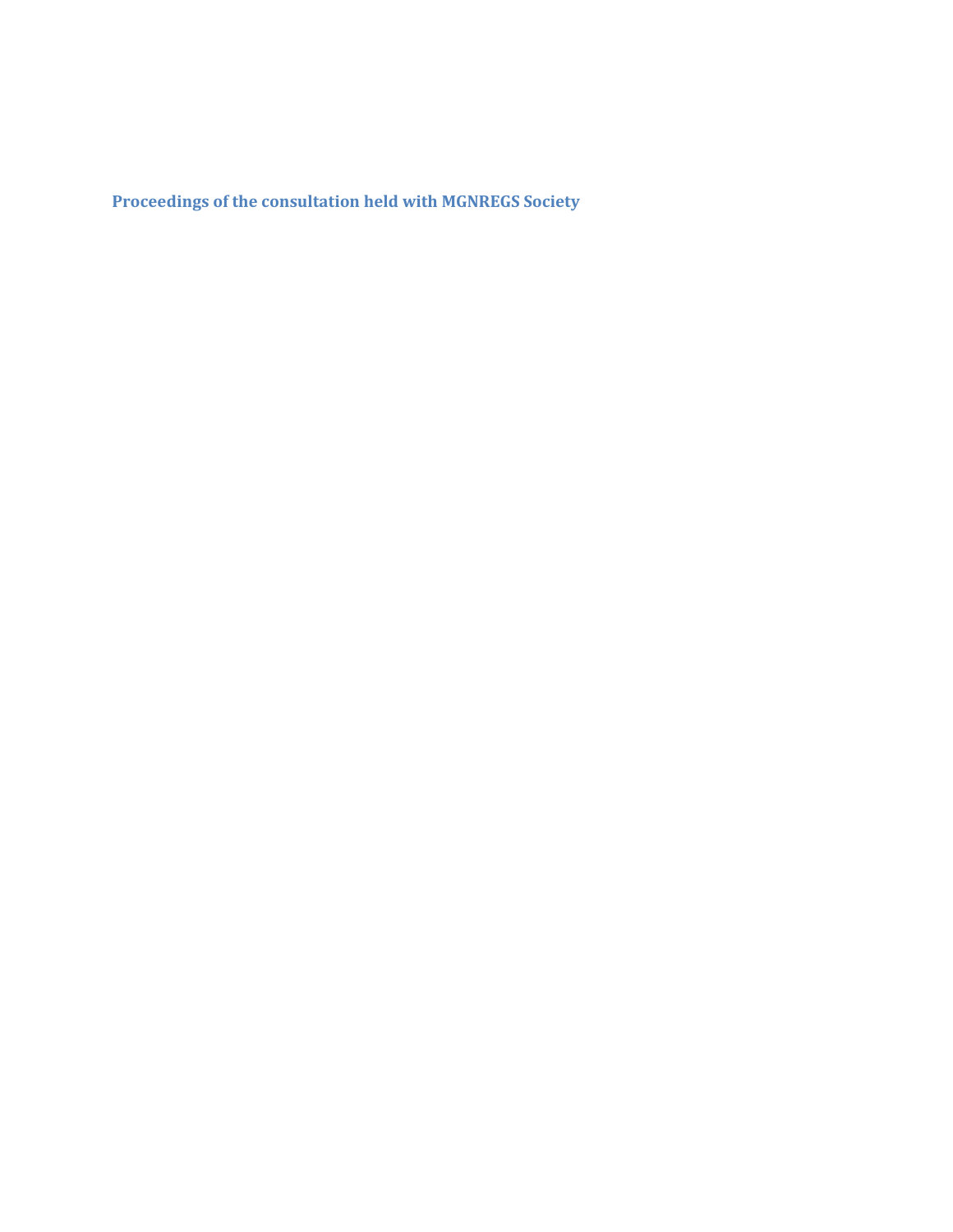Proceedings of the Consultation meeting with ICRG Programme team and MGNREGS Odisha Society on MGNREGS and Climate Change held on 22<sup>nd</sup> January, 2019.

A consultation meeting between MGNREGS Odisha Society and State ICRG team was held under the chairmanship of Additional Secretary to Government, PR & DW Department on 22.01.2019 in the conference hall of MGNREGS Odisha Society. The meeting focussed on collaboration between MGNREGS Odisha Society and ICRG Programme in order to devise a strategy for the following:

- 1. Linking climate change to MGNREGS
- 2. Mainstreaming and incorporation of ICRG best practices into State agenda
- 3. Facilitate MGNREGS Society in planning and designing of MGNREGS work in context to climate change
- 4. Training of technical and administrative staff on climate change context
- 5. Designing training manual for MGNREGS to take up climate resilient works (CRW) under MGNREGS

#### **Inaugural Session**

The members present is at Annexure - A.

With a warm welcome to the chair and all participants, the State Team Leader, ICRG Programme, put forward the purpose of the meeting. The importance of the issue of climate change and equipping the state functionaries to recognise and combat the same was discussed.

#### Session 2

State Team Leader, ICRG Programme, presented an overview of climate change and how it impacts in the international, national and state scenario as well as the purpose of the workshop. The examples of increased occurrence of cyclones, droughts and floods on the state and losses caused by them were cited. The impacts of climate change were discussed along with the various mitigation and adaptation strategy to combat them. The concept of climate resilience was discussed. ICRG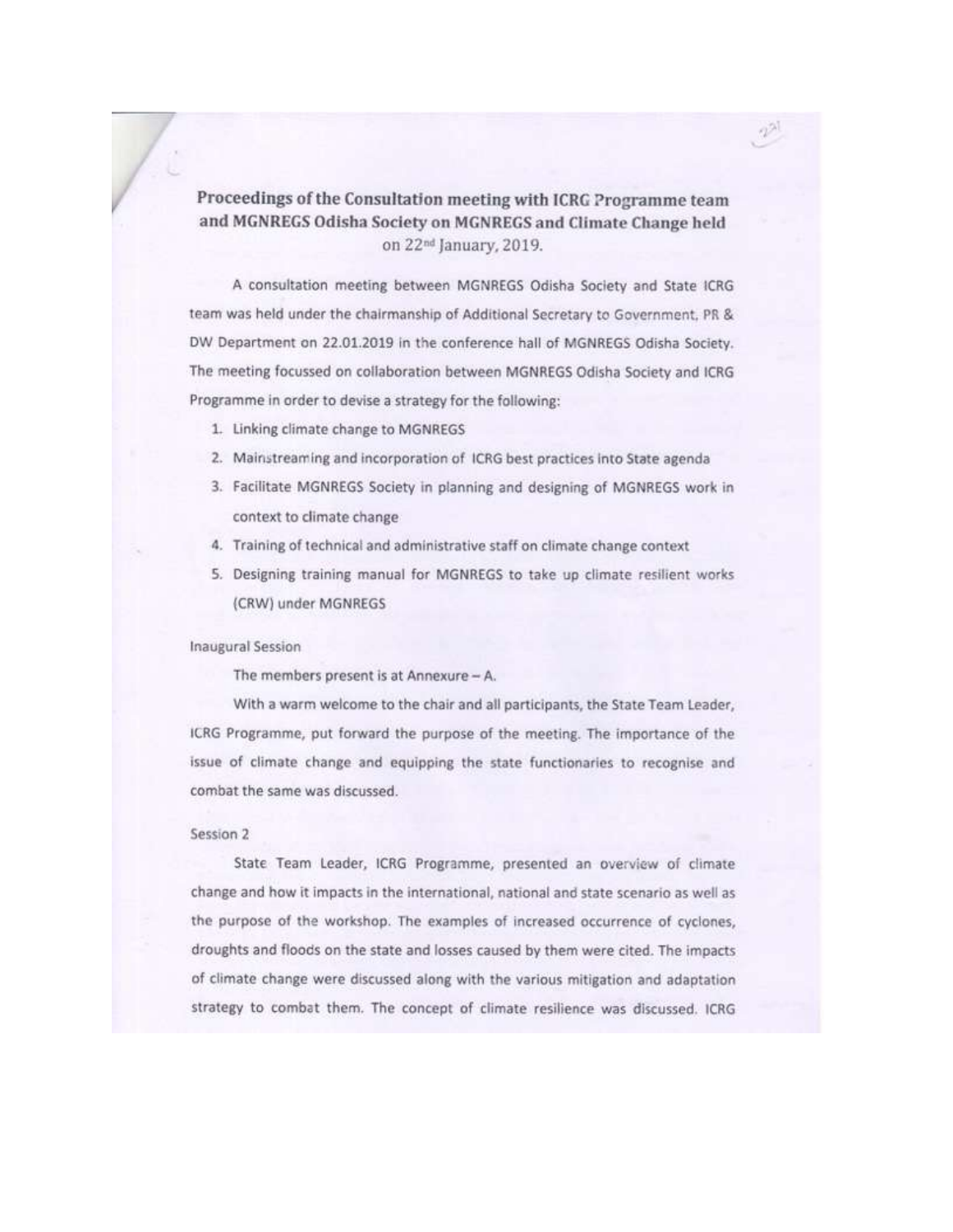programme aims at creating durable and climate resilient assets using MGNREGS and linking them with sustainable livelihoods. MGNREGS provides wages to millions of labour across the country whose livelihoods rely on climate sensitive sectors. In line with this, MGNREGS's inherent characteristic that deals with climate change vulnerability was highlighted upon. The presentation also shared light on how public assets built under MGNREGS can help reduce climate vulnerability leading to efficient climatic resilient outcomes. ICRG Programme's approach to develop climate resilient infrastructure in climate stress areas related to water, land, agriculture and forests were also discussed. This included output based MGNREGA works, potential climate vulnerability reduction and indicators for monitoring & evaluation of the selected CRW in the stress areas.

#### **Technical Session**

The ICRG Team gave an overview of the value addition by ICRG in MGNREGS implementation in terms of planning, designing and capacity building. The technicalities of modelling and selection of CRW was discussed and the indicators used for vulnerability assessment by ICRG programme were shared with the MGNREGS Society. The 6 steps for prioritization of CRW based on socio economic and bio physical parameters were discussed along with case study of a CRW in Sargiheju village in Lanjigarh Block of Kalahandi District. With the help of the case study, the SOPs for the end to end process of a CRW were demonstrated. Capacity building in terms of influencing 'Labour Budget' to take up increasing number of NRM works in the intervention as well as non-intervention GPs has been a major achievement of the ICRG programme. The Climate Kunji game, an innovative means of engaging the community to identify their local issues was discussed. The ICRG team shared selected success stories of convergence with various line departments like ITDA, OAIC, Dept. of Horticulture and Dept. of Agriculture. In line with this, a case study of Dudhiasole village, Samakhunta block from Mayurbhanj District was shared in the presentation.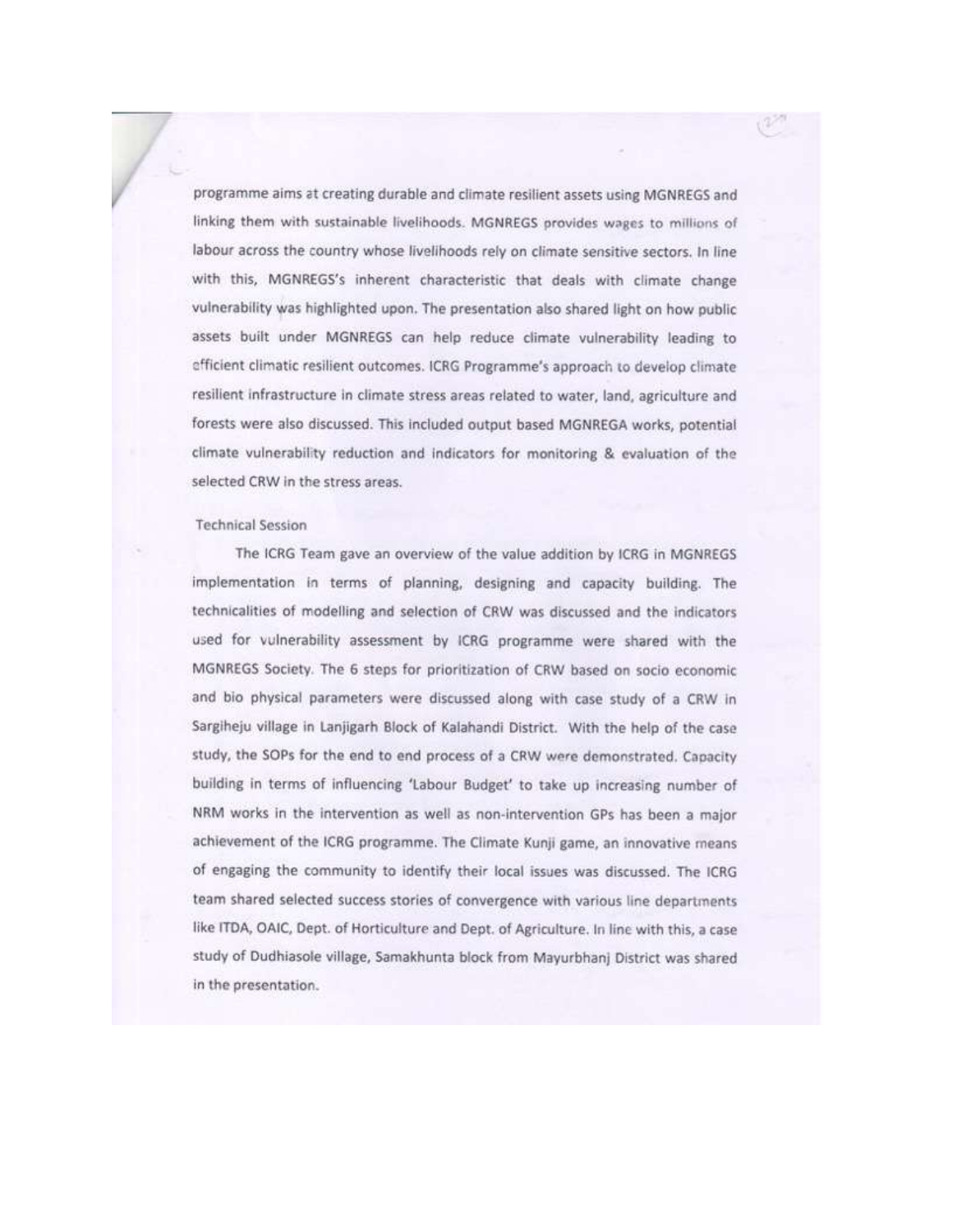**CHHATTISGARH**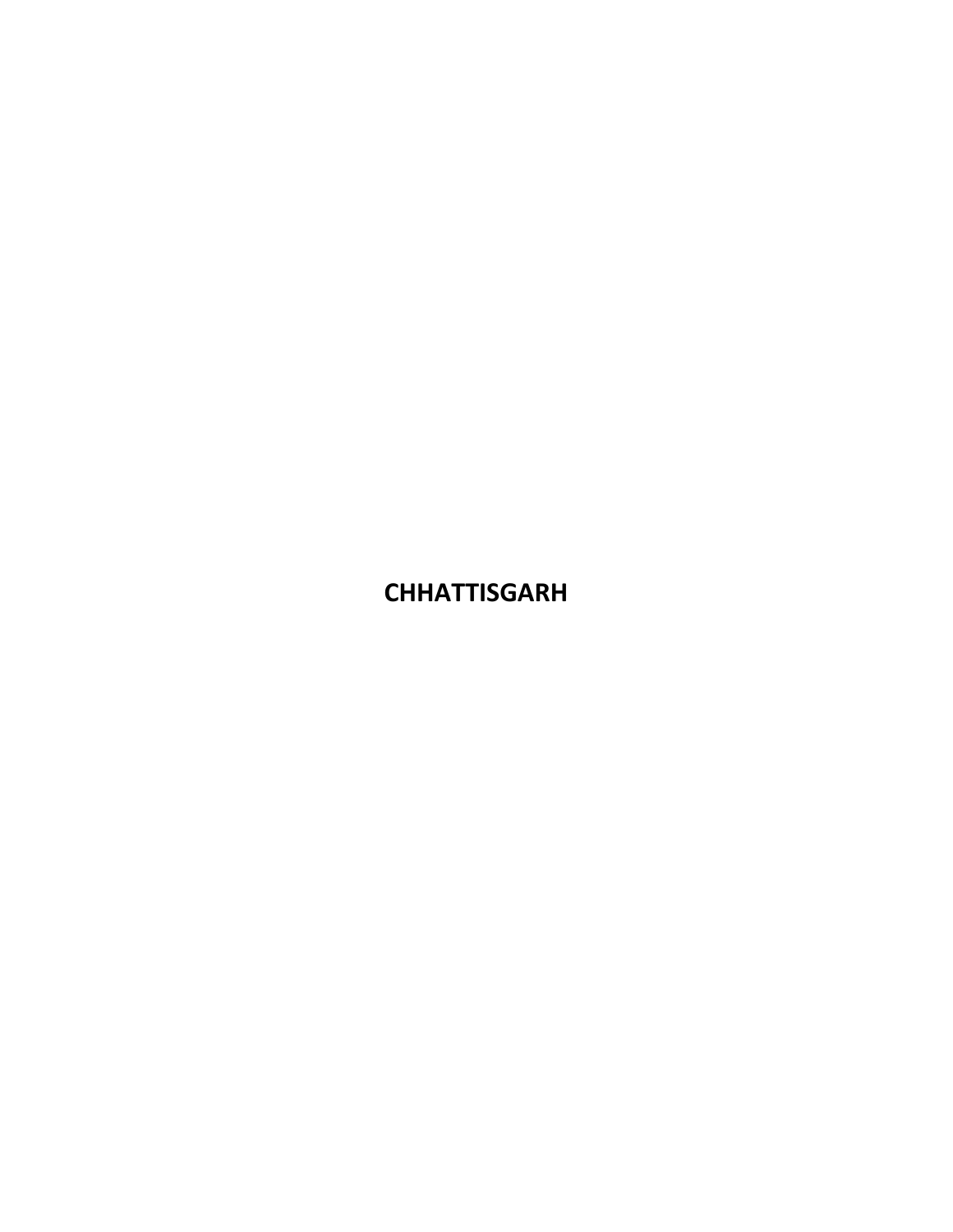# **1. Report on ToT with CSO Leaders in Raipur**

### **Context**

The Mahatma Gandhi NREGS guidelines recognize the role of Civil Society Organizations (CSOs) in effective implementation of the programme especially in Labour Budget preparation, work selection and reaching out to vulnerable groups (Master Circular 2018). The Ministry of Rural Department (MoRD), Government of India provides funds to States for engagement of CSOs as Cluster Facilitation Teams (CFT). In Chhattisgarh, the CFT programme was implemented from 2013-14 to 2017-18 and the State has empaneled 9 CSOs as CFTs in 26 blocks. Recently, the State Government of Chhattisgarh signed an MoU with Bharat Rural Livelihood Fund for involving CSOs to implement water conservation and development works through MGNREGA. The Poorest Areas Civil Society (PACS) Programme supported by DFID had facilitated the MGNREGA Employment programme in Chhattisgarh from 2012 to 2016. The PACS Programme worked with 9 CSOs and 21 network partners (small grassroot organizations) and covered 47 blocks of 9 Districts. Hence, Civil Society Organizations/ NGOs are key actors in the state for enhancing effectiveness of implementation of MGRNEGA and have a presence in most of the blocks.

Considering the above and especially the recognition accorded by the State for the role of CSOs in MGNREGA, they are key stakeholders of the ICRG programme for scaling up and continuity of capacity building efforts especially at village and GP level. CSOs also mobilize funds from MGRNEGS, District Mineral fund and Corporate Social Responsibility for such initiatives. It is against this backdrop that a training of trainer's programme (ToT) for CSOs was proposed focusing on leveraging MGNREGA for climate resilient growth in the State. Subsequent to this workshop for the NGO heads in Raipur, three more workshops will be organized in each of the Agro Climatic Zones in CG followed by a CSO-CSR workshop to take the work forward.

### **Introductory Session of the ToT Workshop**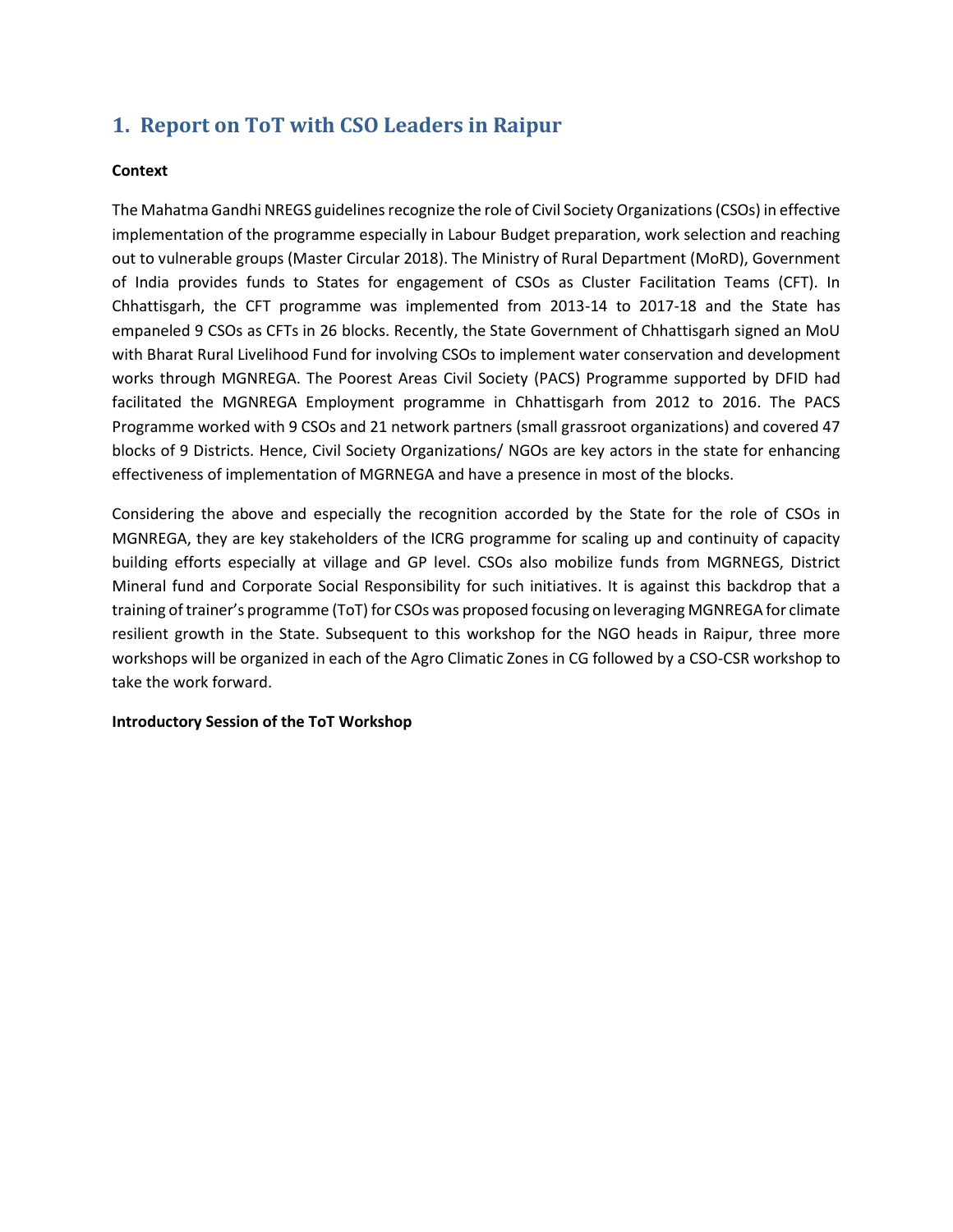The Deputy Commissioner MGNREGS, Mr. R.K. Sharma introduced the workshop and its goals. He underlined the importance of CSOs as stakeholders in the MGNREGS implementation and therefore the need for their continued engagement in the implementation of MGNREGA.



Introductory Session by ICRG Team

### **Session on Climate Change in Chhattisgarh**

This session was led by the ICRG Team and began with an introduction to climate change and global warming to set the stage, the causes of climate change and greenhouse gas emissions and the fact that anthropogenic climate change is the result of concentration of greenhouse gases in the atmosphere. Thereafter, the climate change scenario in Chhattisgarh was discussed highlighting the fact that the state is in the high vulnerability zone. The Mean June July August September (*Kharif*) rainfall and coefficient variation over a 10-year period from 2007 onwards was also discussed and Chhattisgarh's positioning with relation to that. The incidence of drought over a 10-year period and the fact that we have had moderate to severe droughts in the region during this period was brought up. Specific reference was made to the different Agro Climatic Zones and climate projections for the period 2040-2069 and the need to be prepared for these events. Specific reference was made to Agricultural Vulnerability and Climate Hotspots based on the ICRG Vulnerability Assessment Study and the IISC Report on Climate Hotspots.

**Session with Hon'ble Minister Panchayati Raj & Rural Development, Shri T. S. Singhdeo**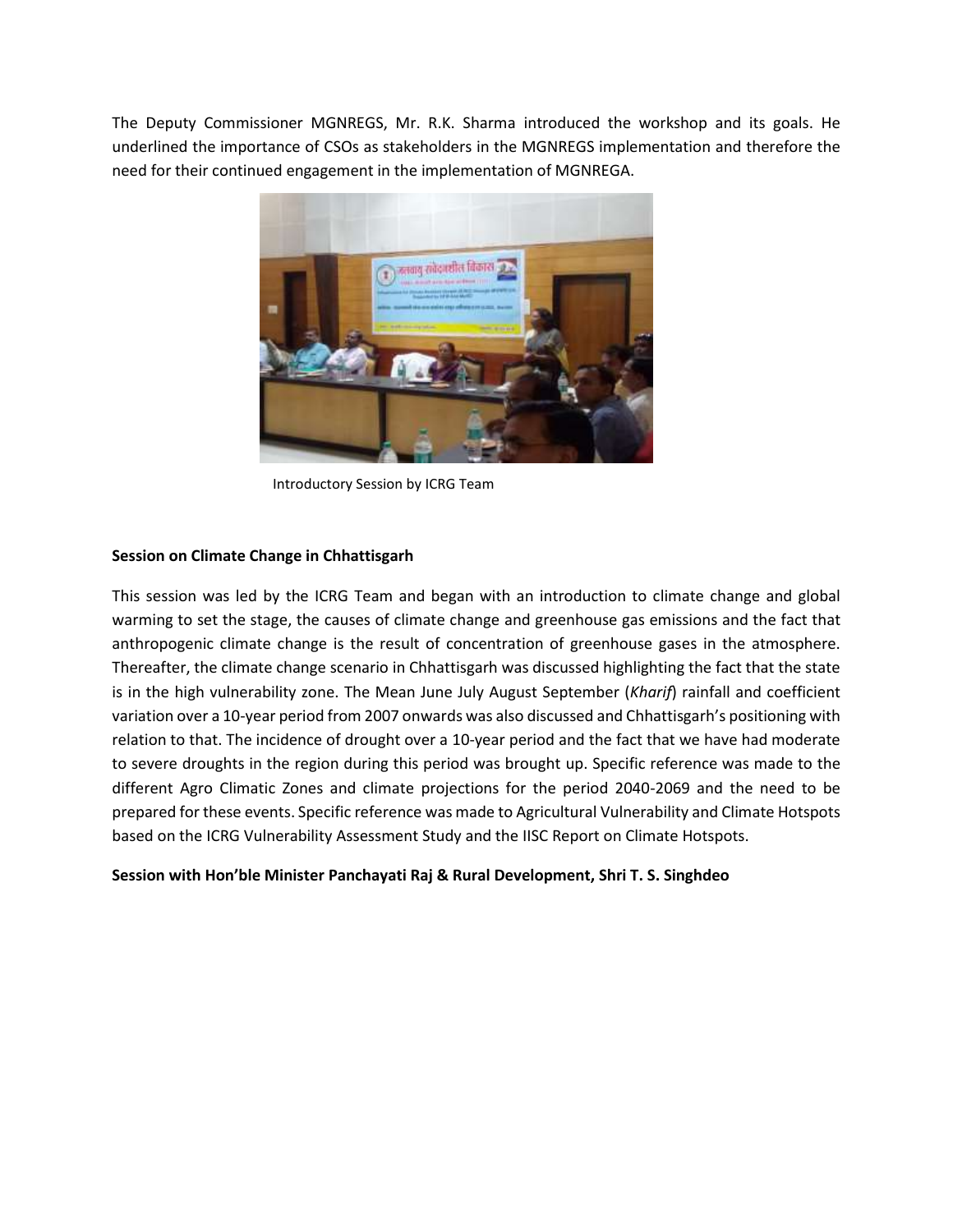The Minister joined the session and was briefed on the proceedings. Thereafter, two senior NGO heads

from the Surguja and Bilaspur division presented their ideas on the climate change in the state. The Minister reiterated the necessity of linking different types of works under MGNREGA with livelihoods stating that the linkage was not easy and required great effort and time. The Minister pointed out that the ICRG project had some demonstrations and these needed to be carried forward. The Minister opined that planning of MGNREGA should be a wholesome process and people should be involved in preparing an exhaustive plan such that all households got 150



Mr. T. S. Singhdeo, Hon'ble Minister Panchayati Raj & Drinking Water Department, Government of Chhattisgarh

days of labour. He went on to state that there should be advance planning and execution of works at the start of the financial year and stated that MGNREGA's biggest failure was the delayed payments. The Minister also felt that wages needed to be revised to reflect inflation and the national average. The NGOs can play an important role in the successful implementation of the scheme.

**Shri Rajesh Tiwari**, Advisor to Honourable CM on Parliamentary Affairs spoke about the role of people's participation in the success of any scheme or any programme. He talked about the state government initiative of NGGB- Narwa, Garwa, Ghurwa and Bari (Treating the stream line, cowshed, producing fodder, horticulture scheme) that aims at reviving traditional methods of livelihood practice. The state government is aggressively working on a strategy to implement this concept – it should be noted that the ICRG Team are supporting the government in this.

### **Session on Climate Resilient Growth**

This session was led by the ICRG Team focusing on the role of CSOs in pursuing the agenda of climate resilient growth in the state. The NGGB formed the basis of the presentation with emphasis on the role of the community in effective implementation. The ICRG plan of conducting ToTs in each of the three Agro Climatic Zones as well as a CSO and CSR interface to fund interventions was outlined. The Team also shared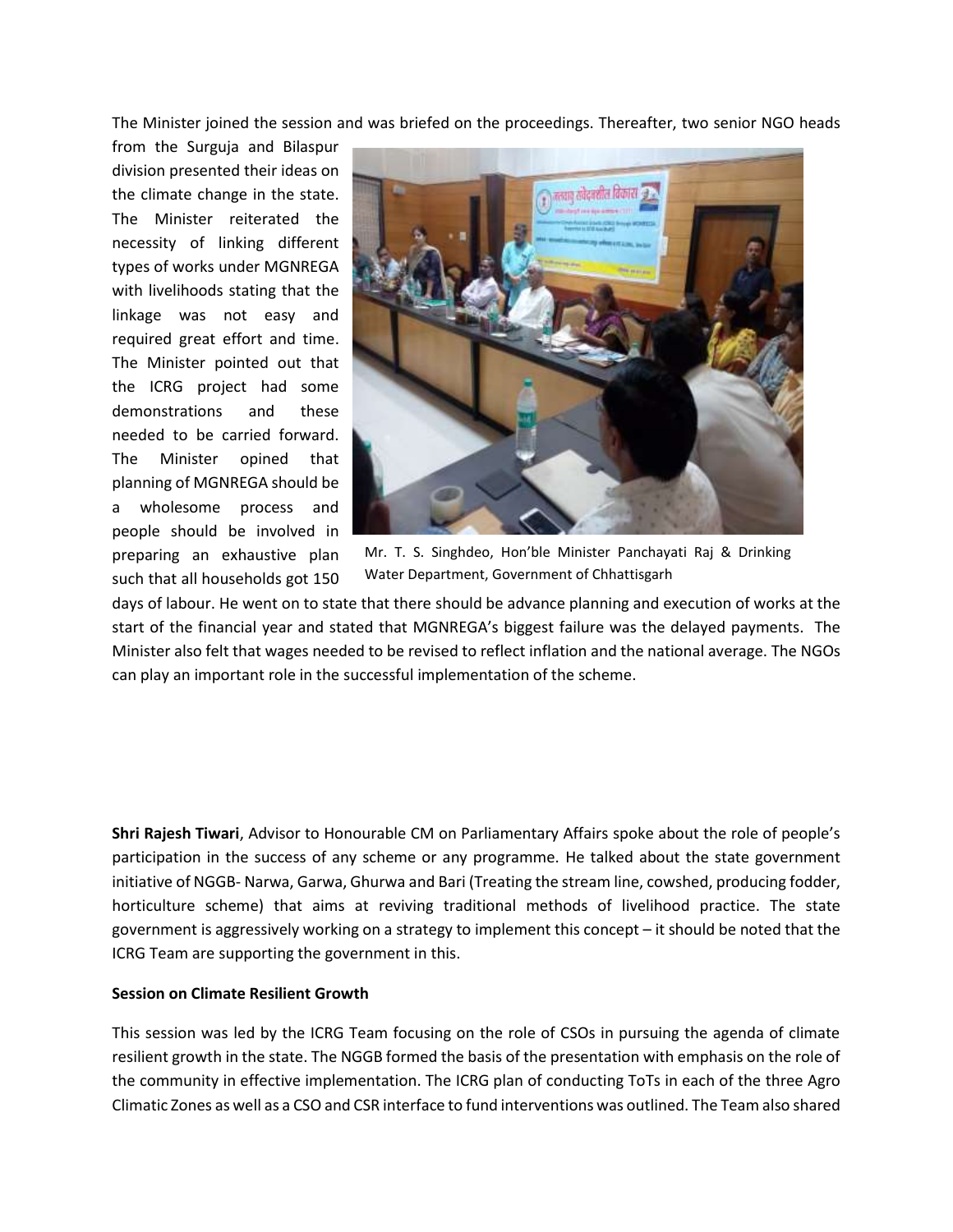the proposal of organizing a Central India Dryland Conclave later in the year. The implementation strategy that ICRG is following including the distribution of staff at various levels in the intervention blocks was also described.

The **key discussion points** with the CSO leaders were as follows:

- The nature of involvement of CSOs in the roll out of the state governments flagship NGGB.
- **■** The need for conservation and upkeep of traditional water bodies, importance of ridge-line treatment, protecting and encouraging local cattle breeds and reaching the most deprived including the PVTGs.

**Shri Pradeep Sharma**, Advisor to the Hon'ble Chief Minister on Rural Development, Planning and Agriculture participated in these discussions and elaborated on the NGGB. The CSOs will support the NGGB process by developing models in villages where they are working, and successful models will be publicized for others to adopt.

The **key decision** was the formation of a **core group** to work on strategizing for the roll out of NGGB and meet soon. It was also agreed that the key discussion points and decision be shared with the Minister.

The ICRG Team will hold regional workshops in Bilaspur, Surguja and Jagdalpur to train field level trainers on MGNREGA and climate resilience/ adaptation to climate change. A culmination workshop linking CSOs with CSR bodies to take up such works in the future will also be organized.

# **2. Report on ToT with CSOs working in the Chhattisgarh Plain Agro-Climatic Zone**

### **Context**

The ICRG Team conducted this workshop in Bilaspur of 6-7 March 2019 as a follow up to the State Level workshop held in Raipur. This training was for field functionaries of civil society organizations working in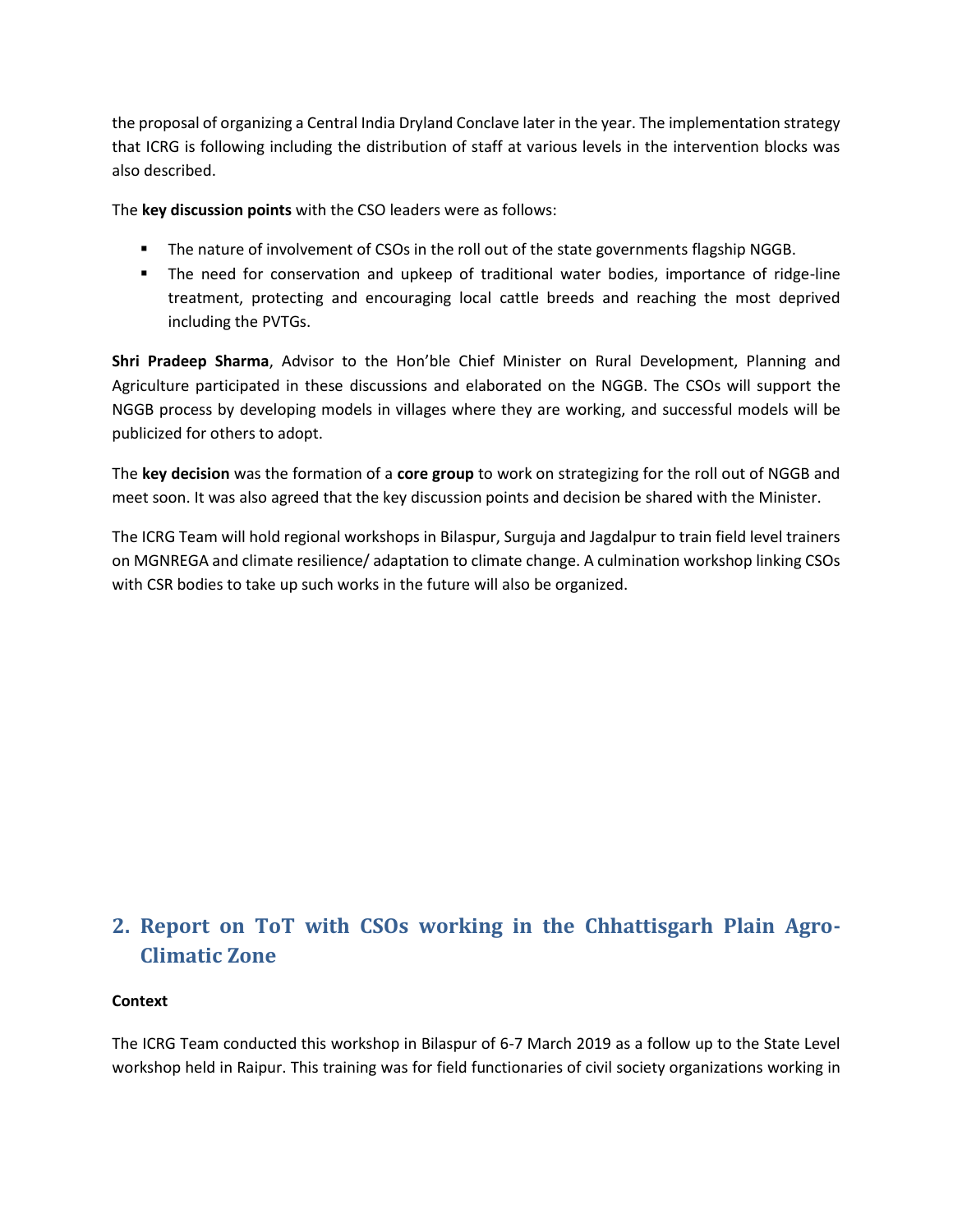the central plain agro climatic zone of the state with prior experience of working on issues related to MGNREGA. 37 participants attended the training program from 19 different civil society organizations.

**Objectives of the Workshop**: The ToT aimed at informing and engaging NGOs/CSOs on climate change issues and the scope of addressing climate extremes like drought, dry spells and flash floods through the Mahatma Gandhi NREGA. Specific objectives of the workshop were:

- 1. To make participants recognize the relevance of deliberations on climate resilience and scope of leveraging MGNREGA to enhance preparedness of communities to manage climate extremes like drought, dry spells and flash floods
- 2. Describe parameters of climate resilient infrastructure and its planning through MGNREGA.
- 3. Explain principles of integrated NRM planning for development of water bodies and rivulets (Nala) as a climate resilient infrastructure.

### **Workshop Proceedings**

### **Day 1**

### **Session 1 – Introduction of Agro-Climatic Zone, MGNREGA, NGGB**

The was a participatory session that first identified the characteristics of the Chhattisgarh plain agroclimatic zone. The session then discussed the scope of MGNREGA in addressing the negative impacts of climate change. The session focused on the scope of natural resource management works in developing the adaptive capacity of vulnerable communities and creating resilience. MGNREGA was highlighted as one of the major flagship programs that needs better coordination, participatory planning and quality implementation. The role of civil society organizations in this was shared with the participants. The scope of MGNREGA was further highlighted to be integrated in drainage line treatment (Naruwa), Cattle management (Gurwa), Compost management (Ghurwa), and Homestead land development (Bari). It was suggested that the NGGB is the entry point activity for rural development that will further enhance the rural ecosystem and must be complemented with the processes of MGNREGA planning and climate change adaptations measures.

### **Session 2 – Technical session on drainage line management (Naruwa)**

This was primarily a technical session that focused on the principles of drainage system and management. Selection of different NRM works based on the slope and stream order were focused. The participants were oriented regarding the principles of ridge to valley approach and concept of watershed. Case studies of two villages were presented as a model plan for developing the detailed project report of drainage line treatment under Naruwa incorporating the permissible works under MGNREGA.

The session also focused on the use of Composite Landscape Assessment for Restoration and Treatment (CLART) app and participants were linked with the database to access the hyper-local information from CLART application and encouraged to use it in their day to day field work.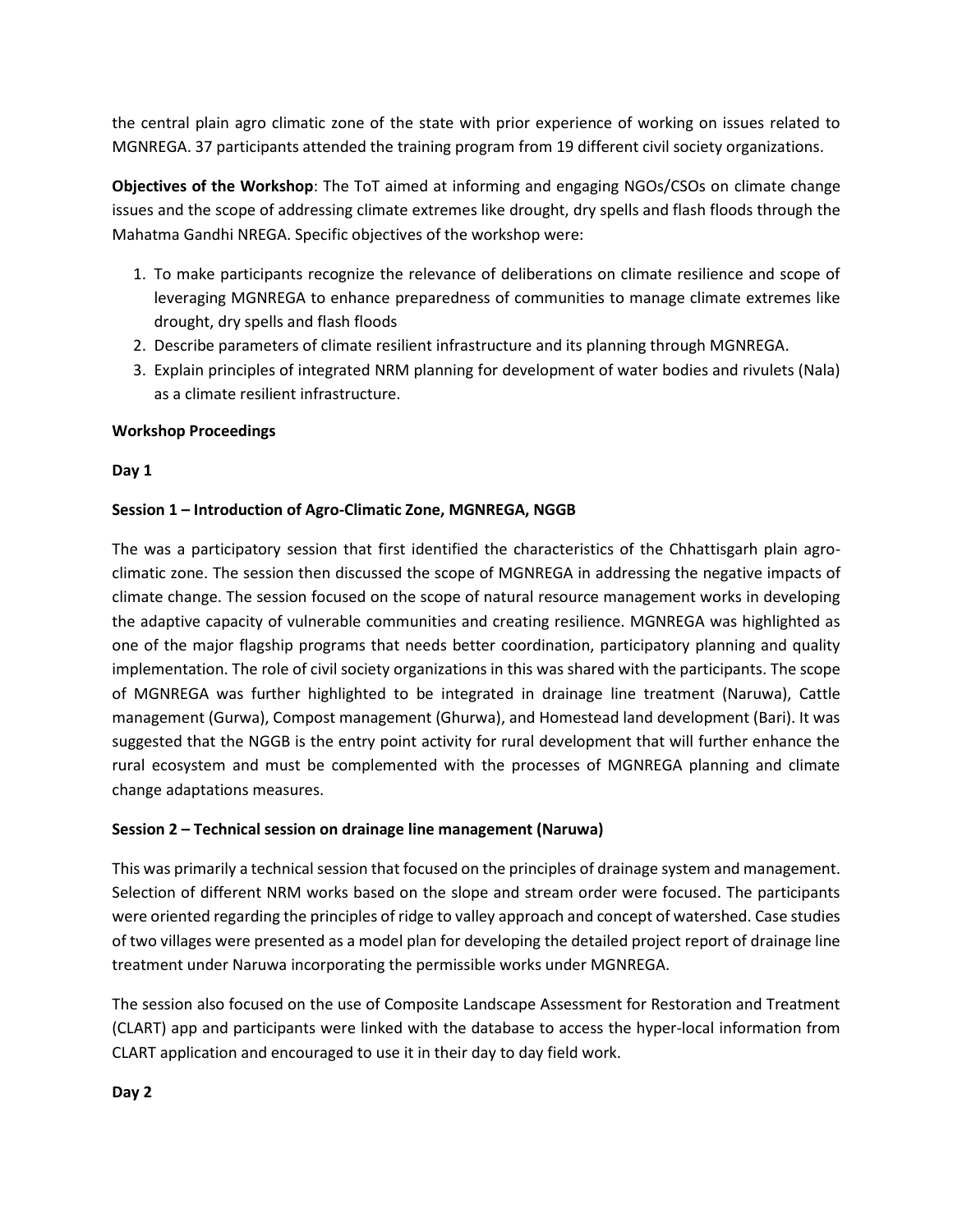### **Session 3 – Participatory planning using Climate Kunji - Patta Patta Game**

The session started with the video of Climate Kunji and later participants in groups of 8 played the patta patta game. Participants reflected on the findings of the game and made a consensus that trust, consultations, and group work are key to design, implement and monitor a program. Later, the participants made linkages to the findings of the game in MGNREGA, NGGB planning and climate change adaptations.

### **Session 4 - Naruwa, Garuwa, Ghurva and Bari (NGGB)**

The overall vision of NGGB was shared with the participants. The importance of drainage line treatment for current and future water security at village level was discussed. The session highlighted the scope of Garuwa and Ghurva to synchronize the synergy between the livestock with the cropland and to enhance active soil carbon. The Bari system endeavors to improve the nutritional security at household level as well as supplement the household income. Overall, NGGB will lead towards self-reliance and selfsufficiency at the village level.

### **Session 5 - Homestead land development and MGNREGA**

A technical session on design of homestead land development was conducted. Details of "Akshaya Charka model" for homestead land development was shared. This model aims at meeting the household nutritional needs and income. Participants acknowledged the need for organic measures to increase the productivity and efficacy of homestead land. The component of homestead land development will be undertaken under MGNREGA in collaboration with the Horticulture Department.

### **Session 6 - Planning for GIS assisted Project and Climate resilient works and MIS System of MGNREGA**

Participants were shown the different bio-physical thematic layers available on the Bhuvan portal. It was suggested that information from the Bhuvan should be accessed for preliminary understanding and developing the profile of village resources. The session also navigated through the MIS system of MGNREGA to demonstrate the access of different information available. Later, the participants were briefed about the components of climate resilient works. The factors like durability, integration, inclusion, livelihood diversification, flexibility and monitoring and maintenance were shared with the field level examples from the ICRG project.

### **Session 7 - Jankar dal – A village level institution for good governance**

Participants highlighted the scope, criteria, and structure of village level institutions that can ensure proper planning, implementation and monitoring of different government programs on sustainable basis. The concept, structures, functionalities procedure, and governance structure of Jankar dal (Informed Group) from ICRG project was shared with the participants.

#### **Key learnings and Feedback from the Participants**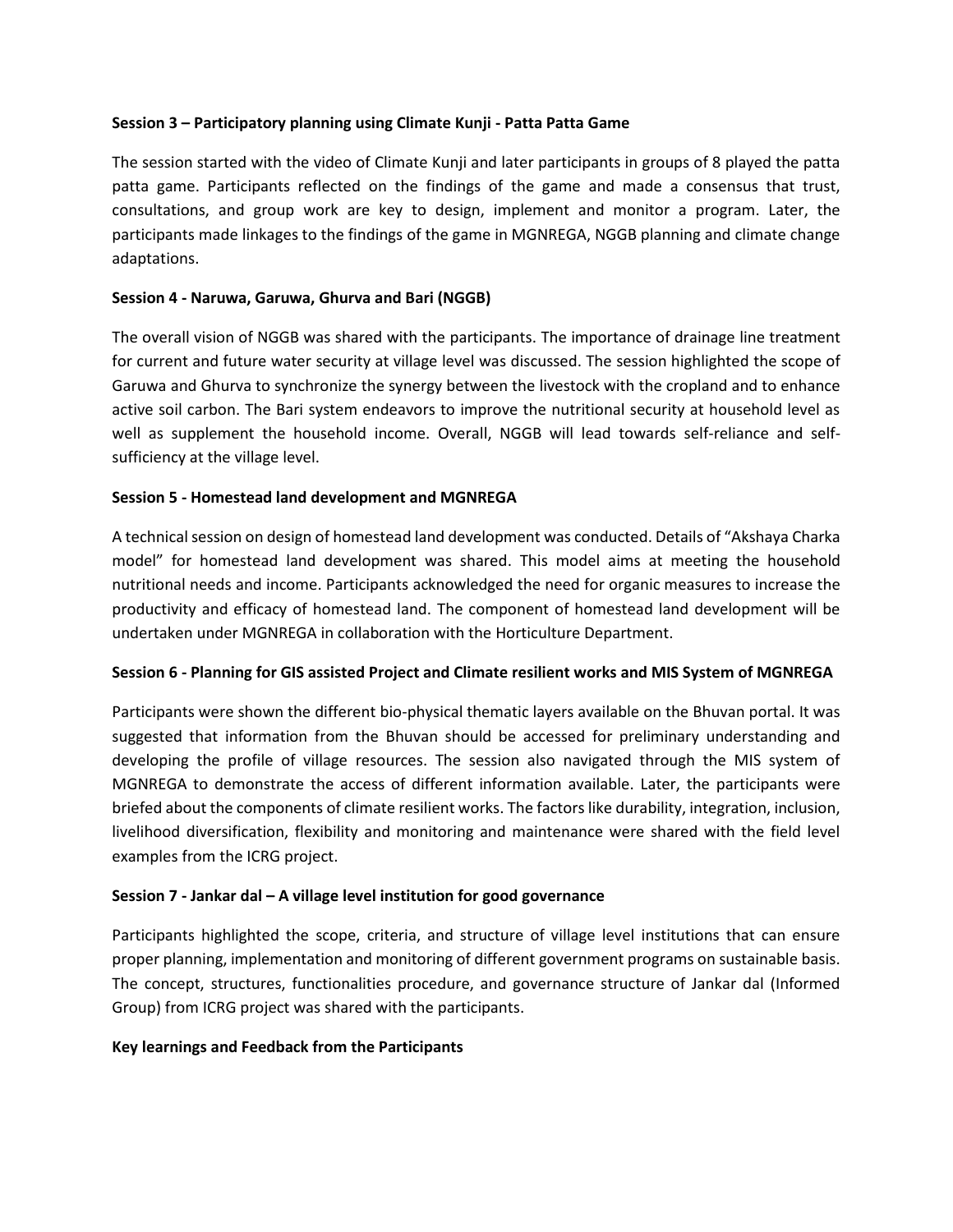- 1. Climate change is an important consideration in planning of NRM works and in plain area, work should address the situation of dry spells and frequent drought.
- 2. GIS tools, google earth pro, CLART app and Bhuvan are very useful in planning of NRM works. This workshop was the first exposure for



most of the participants to these tools and techniques.

- 3. Climate kunji and Patta Patta game are very effective in making people aware about climate change impacts and relevance of MGNREGA and the importance of collectively doing things.
- 4. Leadership and active members such as Jankar dal are critical in enhancing awareness in the village. They can also influence the decision making at the village and panchayat level.
- 5. Water conservation work through Naruva (Nala treatment) is essential for agriculture and other livelihoods. Systematic planning based on watershed approach is very important. Most of the participants shared that it was the first time that they got to know about principles and approach for selection of different kinds of works like LBCD, Gabion and Contour trench etc. according to slope and purpose.
- 6. NGGB is integral to the village economy and culture. Revival of these components will enhance overall development of village according to the local context.
- 7. CSOs have a critical role in facilitation of awareness and involvement of community in NGGB and climate resilient development.

It was decided that a WhatsApp group will be formed by the ICRG District Engineer, Bilaspur for extending support on topics discussed in the training program especially related to use of techniques and tools.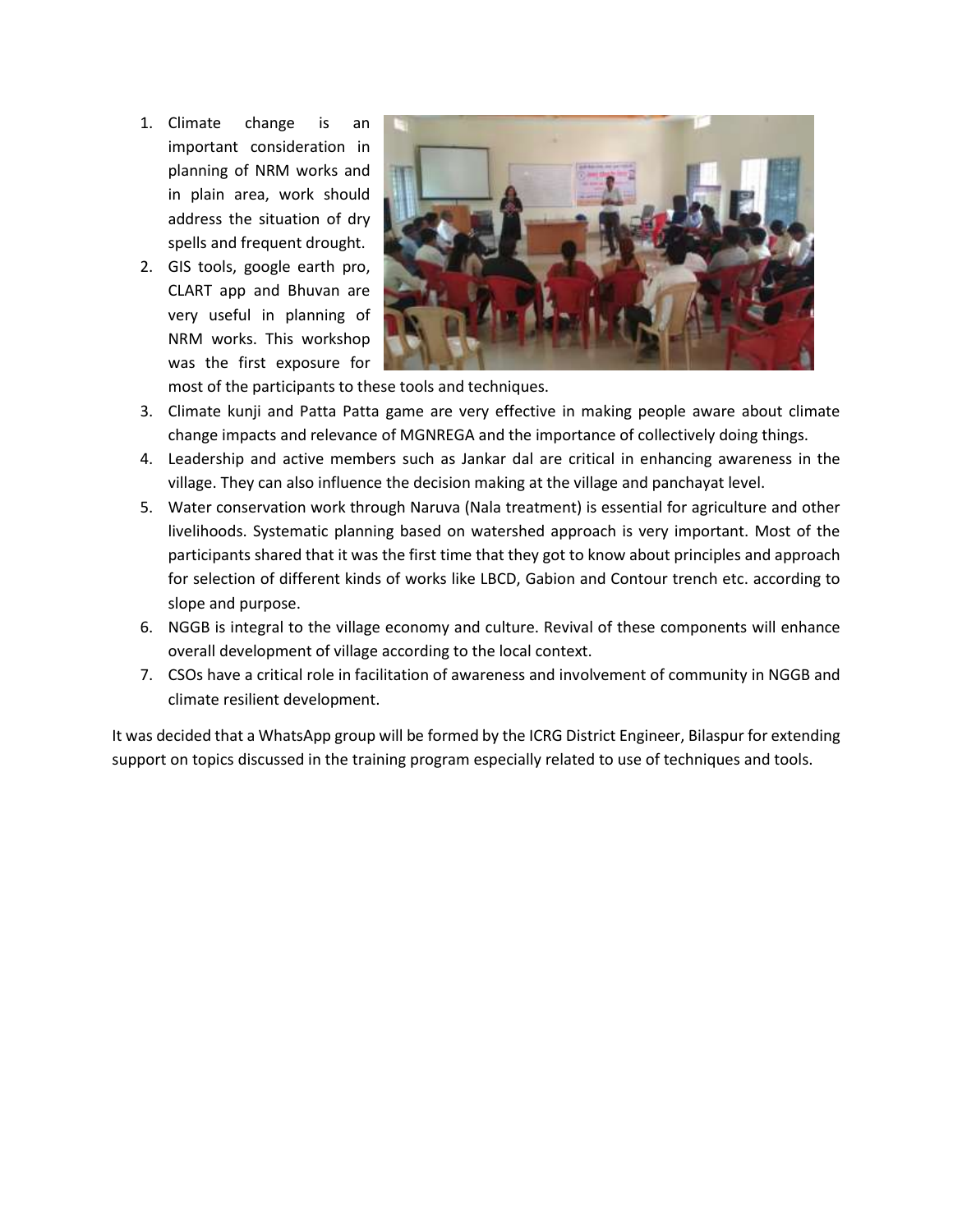**BIHAR**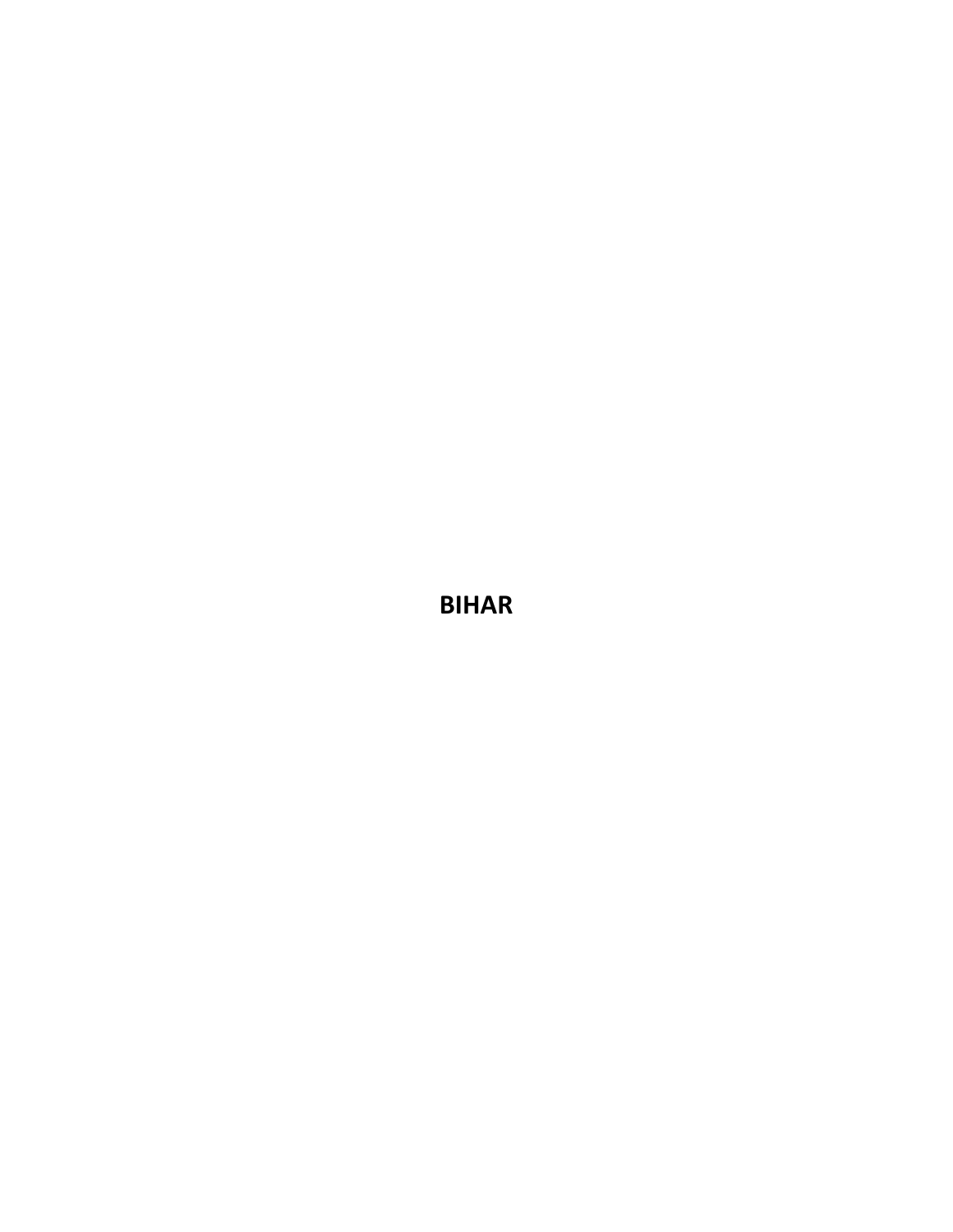| <b>Abbreviations</b> | <b>Expanded Notation</b>                         |
|----------------------|--------------------------------------------------|
| AE                   | <b>Assistant Engineer</b>                        |
| <b>BFT</b>           | <b>Bare Foot Technician</b>                      |
| <b>BRDS</b>          | <b>Bihar rural Development Society</b>           |
| <b>CEO</b>           | <b>Chief Executive Officer</b>                   |
| <b>CRW</b>           | <b>Climate Resilient Work</b>                    |
| <b>CRW</b>           | <b>Climate Resilient Work</b>                    |
| <b>CSO</b>           | Civil Society Organization                       |
| <b>DAO</b>           | District Agriculture Officer                     |
| EE                   | <b>Executive Engineers</b>                       |
| <b>GIS</b>           | Geographic Information System                    |
| Gol                  | Government of India                              |
| <b>GP</b>            | Gram Panchayat                                   |
| <b>ICRG</b>          | Infrastructure for Climate Resilient Growth      |
| <b>INRM</b>          | <b>Integrated Natural Resource Management</b>    |
| <b>IPPE</b>          | <b>Intensive Participatory Planning Exercise</b> |
| JE                   | Junior Engineer                                  |
| <b>PTA</b>           | Panchayat Technical Assistant                    |
| QGIS                 | <b>Quantum Global Information System</b>         |

# **ABBREVIATIONS AND ACRONYMS**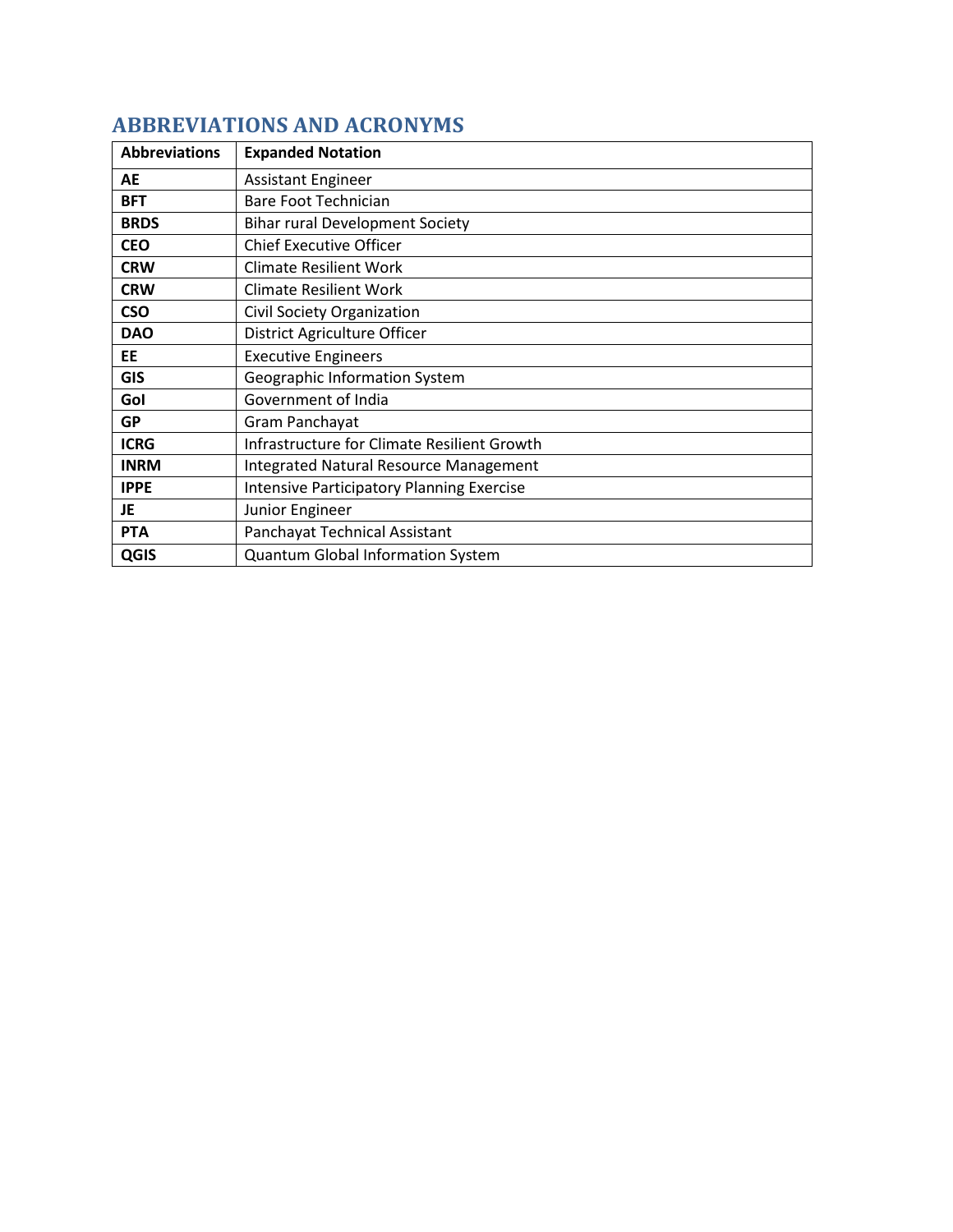# **Training of ICRG blocks MGNREGA functionaries on QGIS mapping**

## **1. Need for QGIS training in Bihar**

MGNREGA work planning and mapping of assets has been a prime focus of MoRD. The Central Government's special focus has been on use of advanced tools and techniques for the preparation of village and Panchayat Developmental plans which has been very useful and result oriented. The Geotagging of MGNREGA assets has been a positive step for the government.

Responding to a central government mandate for GIS based planning, asked the ICRG state team to guide the whole process.

QGIS training of selected MGNREGA functionaries is important because of the following:

- $\frac{1}{\sqrt{2}}$  Mapping of existing infrastructure in the gram panchayat.
- $\ddot{+}$  Accessing information of base maps, land use, land cover, cadastral maps, geomorphology, geology and ground water potential in single window.
- $\downarrow$  Help in decision making for ground level MGNREGA functionaries.
- $\ddot{\phantom{1}}$  Planning, implementation and monitoring of various rural development projects.

### **1a. Preparation for training of MGNREGA functionaries:**

In preparation for the design and roll out of the training, the ICRG team discussed the expectations from the training with the MGNREGA Commissioner, MoRD Expert Team especially on the content and selection of trainees. It was decided to undertake the training in the 8 ICRG project districts. A mixed group team of 40 MGNREGA functionaries including EE, AE, JE, PTA and PO were selected for the ToT for QGIS training from the ICRG blocks and it was decided that they will further train others in the state.

### **2. Objectives:**

Technical functionaries at all levels need to be sensitized and capacitated on QGIS according to the Ministry's mandate. There is a need to understand the concept of GIS mapping, superimpose cadastral map of GP and planning at larger level. More specifically the training aimed at:

- Capacity building of MGNREGA functionaries on GIS mapping and GPS location taking applications.
- $\ddot{+}$  Layering of Cadastral map and identification of different biophysical characteristics of the area.
- $\downarrow$  Linkages of various planning process on one platform.
- Resource mapping of assets in the village.
- Vulnerability identification of block according to climatic factors of flood and drought situation.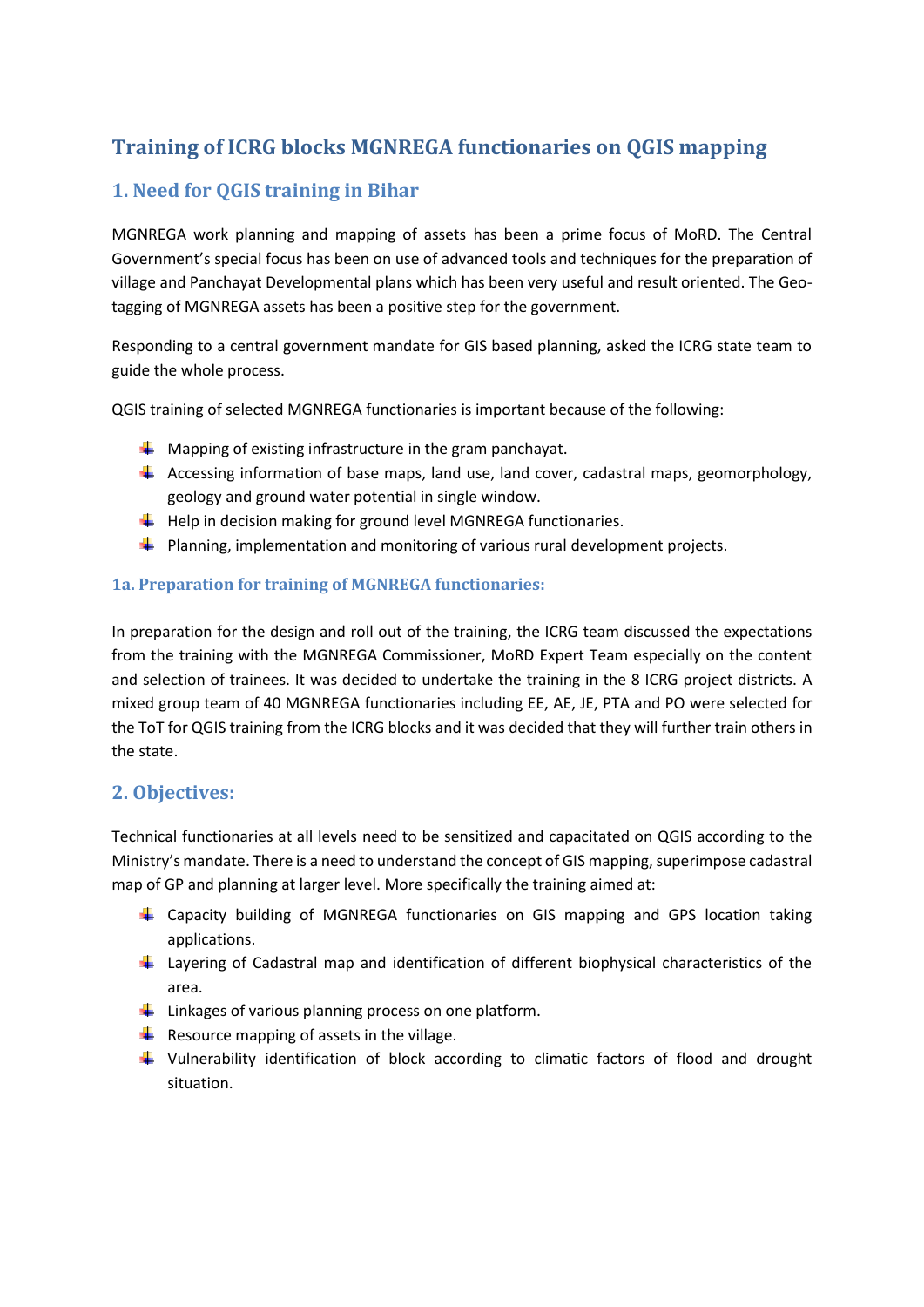### **3.Learning Outcomes Expected:**

At the end of the training the trainees will be able to:

- $\downarrow$  Understand QGIS application use in mapping of resources.
- $\downarrow$  Understand the vulnerability of their block and plan accordingly.
- $\downarrow$  Able to link other schemes in preparation of developmental plan of the area.

### **4. Profile of Trainees:**

ICRG team trained 40 participants out of which 20 participants were Programme Officers and the others were technical person's i.e. EE, AE, JE and PTA from ICRG districts. As decided by the department these personnel will further train the functionaries of other blocks.

- ICRG team conducted four rounds of **State Level QGIS training of MGNREGA functionaries at Bihar Rural Development Society Office, in** Patna on 13th, 14th, 18th and 21st February 2019.
- $\uparrow$  For support to the MGNREGA functionaries ICRG team also conducted One day training programme on QGIS application use for 6 ICRG District Engineers on 21<sup>st</sup> February.



### **5. Sessions and Proceedings**

### **Session I- Process of Collection of maps and co-ordinates value**

In this introductory session the participants were appraised about the process of collection of maps at GP level. Version of map to be used was also discussed. It was followed by identification and matching of boundary with the cadastral map and marking the prominent place in the boundary of the GP in the map. Thereafter, participants were taught on taking the co-ordinate values of the marked points. In this session all the possible place to collect the map, marking, collecting the coordinate etc. were discussed. Thereafter, all the proposed NRM works as per the C-APP were also marked on the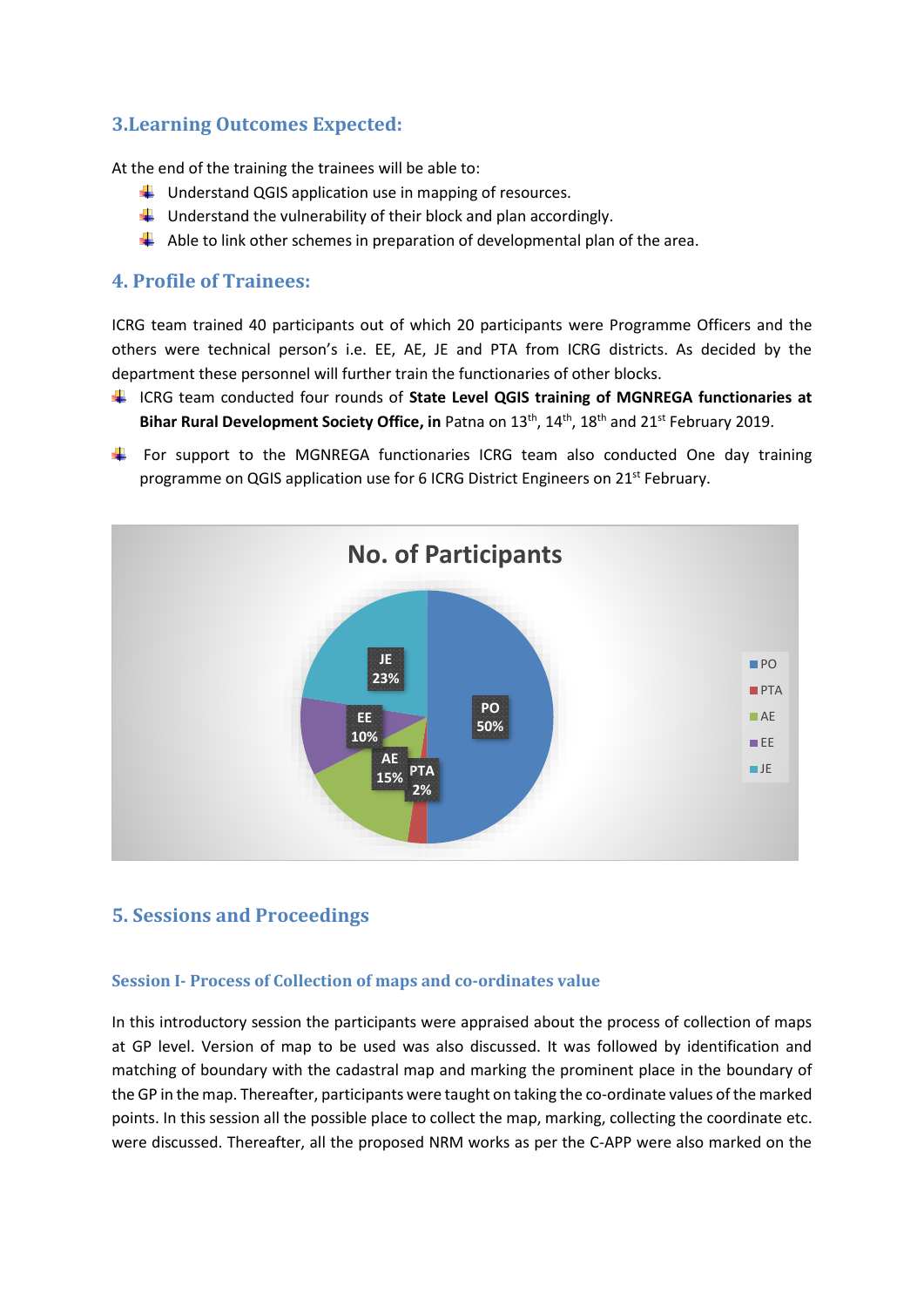digitized map along with discussion on site selection, durability factors, beneficiary identification, treatment of area, etc.

### **Session 2: Digitization of maps**

Digitization involves identification of the different co-ordinates from map and loading on QGIS software. The different tools of QGIS are then used for digitization. Since this process is very new for the trainees, a lot of time was required for the trainees to understand the concepts and technology.

## **6. Way forward and implementation of QGIS in field:**

The main points for implementation of QGIS mapping are:

- $\downarrow$  GIS planning of 2 GPs of ICRG will be done and included in the LB for this year. In the next year, all GPs are to be covered.
- $\leftarrow$  The linkage of MGNREGA planning data of GP will be integrated with other departmental schemes.
- $\downarrow$  The ICRG team of District Engineers will work along with Block technical functionaries in mapping of the GP and digitization of data in 8 districts.

### **7. Role of ICRG team in the exercise**

The ICRG team played a key role in grounding of QGIS concept in field level. The team of ICRG district Engineers and Mobilizers along with State team worked with MGNREGA functionaries in collection of maps, GPS location fixation and village maps. The Engineering team worked with Programme Officers to create understanding on the application and data entry. The process of QGIS data collection is still ongoing in all districts.

Following from the first meeting with the state department, four meetings were organized with the participants of the training and the digitized map prepared for submission by the state government to the MoRD before the Labor Budget. The ICRG team supported MGNREGA functionaries in GIS planning and facilitated this activity in 79 villages of 47 GPs of 26 blocks in 8 districts. Similar process was supported in non-intervention panchayats of ICRG blocks in 50 villages of 20 GPs in 13 blocks in 7 districts